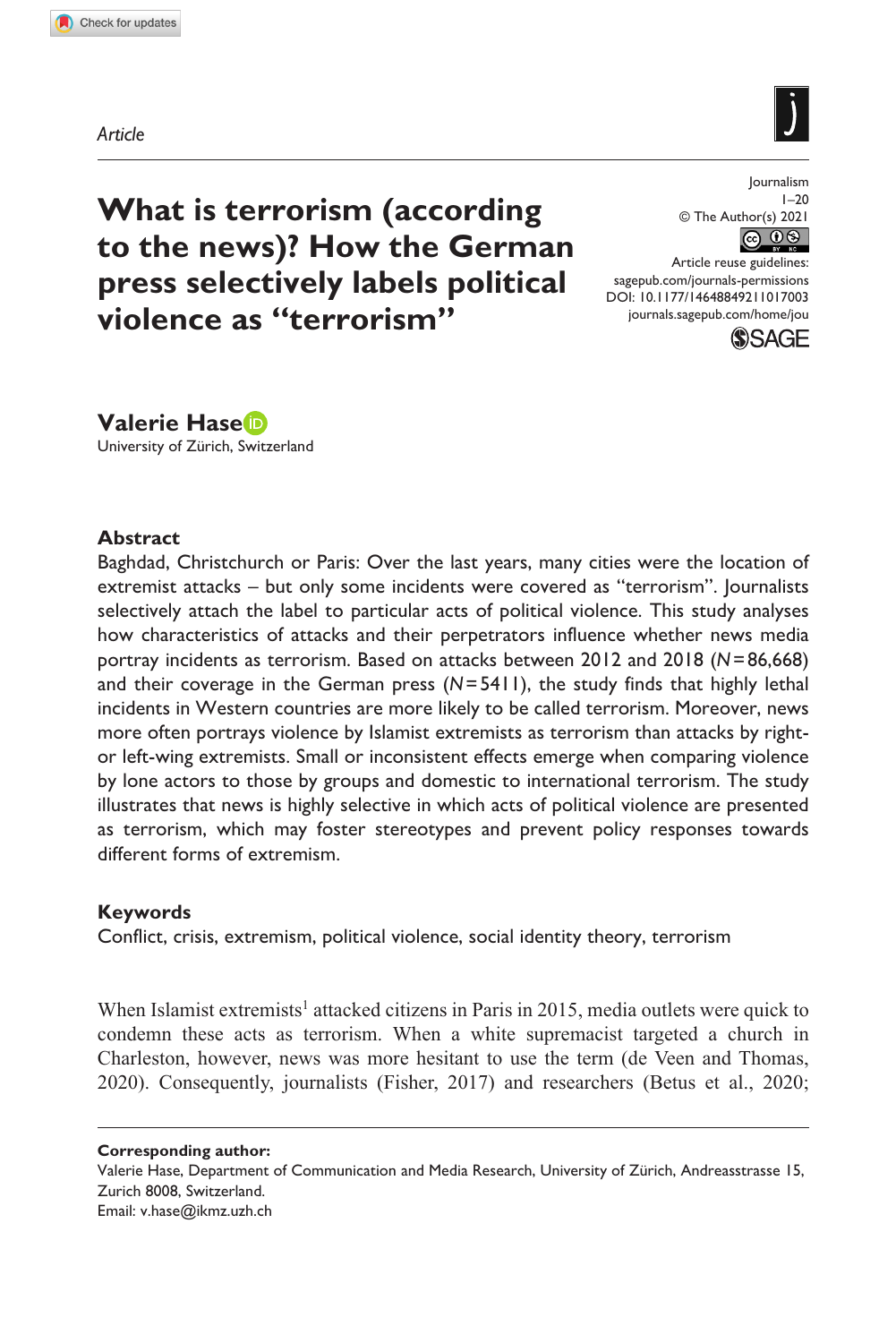Ghazi-Tehrani and Kearns, 2020) have started to question whether news is too selective, even biased in which attacks are called terrorism – and which are not.

How news media portray political violence has consequences. Journalists often associate Islam with terrorism (Dixon and Williams, 2015; Matthes et al., 2020), which may foster Islamophobia (Von Sikorski et al., 2021). Violence by left- or right-wing extremists, however, is largely ignored (Mitnik et al., 2020). What news presents as terrorism reflects 'which groups society is willing to protect, and what kind of violence it is willing to tolerate' (Fisher, 2017: no page) – or counteract. Given that terrorism is a highly politicized term (Schmid, 2011), its use has policy implications. In crises, journalists rely on governmental sources. Politicians can capitalize on this and convey their interpretation of violence through the news, for example to legitimize war against actors they call terrorists (Ahmad, 2020).

This study analyses how incident and perpetrator characteristics influence whether news portrays political violence as terrorism. It combines a manual content analysis of *N*=5411 articles in five German newspapers and magazines with data from terrorism studies. The study illustrates systematic differences in how political violence is covered: News predominantly presents lethal attacks in Western countries by Islamist extremists as terrorism.

This study advances research in three ways: From a theoretical perspective, it illustrates how Social Identity Theory may not only serve to understand stereotypic coverage of Islam (Matthes et al., 2020) and related media effects (Schmuck et al., 2021; Von Sikorski et al., 2017, 2021) but also journalistic use of the pejorative label 'terrorism'. The paper also addresses two empirical gaps: Research on journalistic labelling of different attacks is largely absent, at least apart from case studies including few incidents (de Veen and Thomas, 2020; Elmasry and el-Nawawy, 2020).<sup>2</sup> By comparing *N*=86,668 attacks and their coverage, this study delivers a more comprehensive picture of why journalists may decide to portray political violence as terrorism. Furthermore, it extends scholarly knowledge on the influence of perpetrator characteristics. Despite an uptick in white supremacist violence (Cai and Landon, 2019) and journalists being criticized for their hesitance to call related incidents terrorism (de Veen and Thomas, 2020), most studies either ignore the role of perpetrator characteristics or only focus on how violence by Islamist extremists is covered (Sui et al., 2017). To better understand whether journalists emphasize the threat posed by some types of perpetrators while ignoring others, this study analyses a broader range of perpetrator characteristics than has been done in previous studies.

## **Defining political violence and terrorism**

Political violence, that is, violence by state and non-state actors to influence governance, includes war, military coups – and terrorism (Kalyvas, 2019). The Global Terrorism Database (GTD), one of the most extensive databases on terrorist attacks, defines terrorism as 'the threatened or actual use of illegal force and violence by a non-state actor to attain a political, economic, religious, or social goal through fear, coercion, or intimidation.' (Start, 2019: 10) Similar to most definitions, the GTD understands terrorism as the (threatened) use of violence for political ends (Weinberg et al., 2004). However, scholars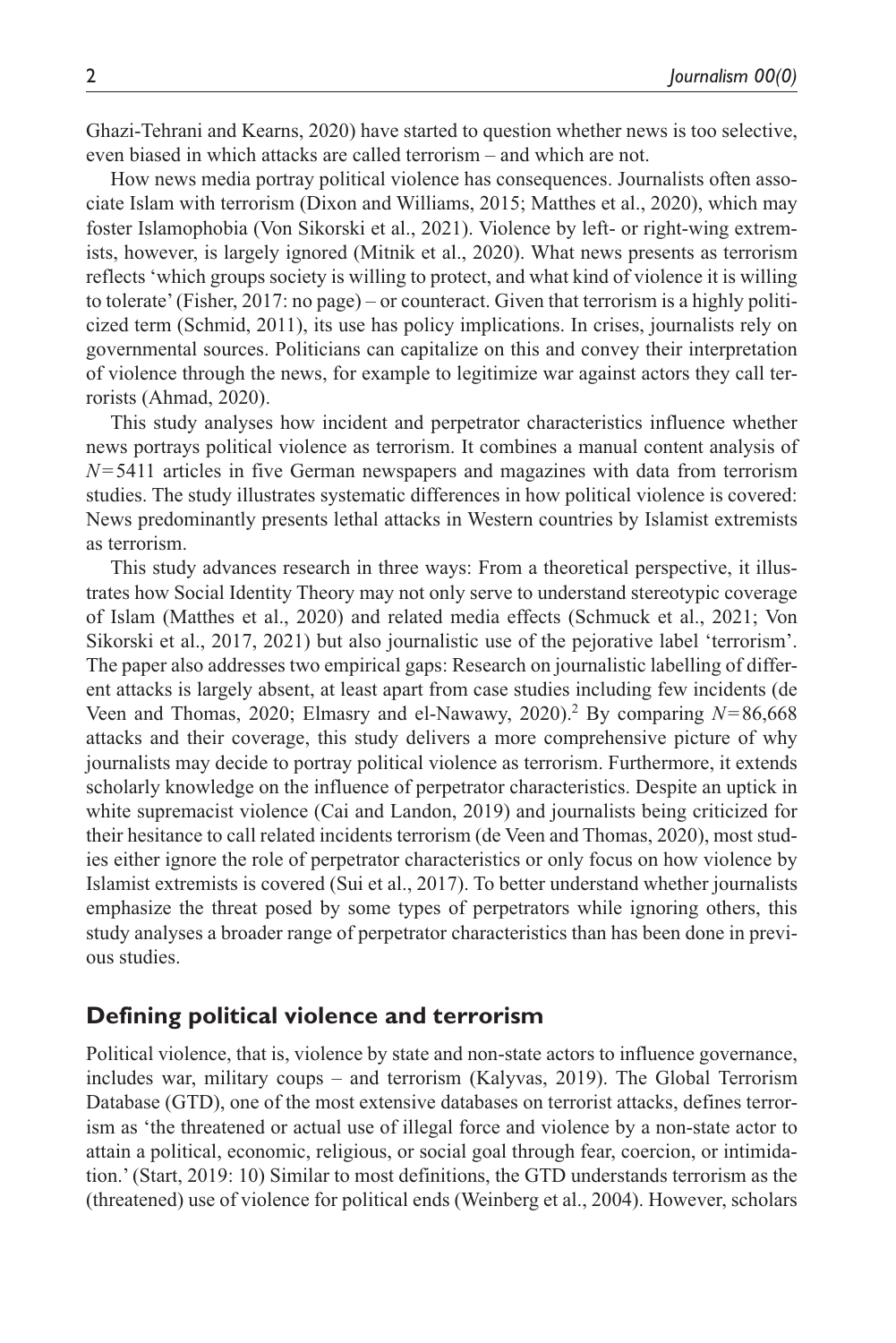disagree about a variety of other aspects when conceptualizing terrorism (Nacos, 2016; Schmid, 2011), some of which also pertain to the GTD's definition. For instance, there is an ongoing debate about whether states can perpetrate terrorism, with the GTD excluding state terrorism. Additionally, scholars emphasize that terrorism targets civilians or non-combatants (Weinberg et al., 2004), while the GTD also includes violence against other targets.

Overall, more than hundred definitions of terrorism exist, often in addition to governmental conceptualizations (Beck and Miner, 2013; Schmid, 2011). While the GTD's conceptualization therefore serves as one example for how terrorism *can* be defined, a consensus definition has yet to be agreed upon.

### **A critical perspective on defining terrorism**

Importantly, critical terrorism studies has challenged the assumption that a consensus definition is possible as definitions of terrorism are 'influenced by cultural, social, and political factors' (McCann and Pimley, 2020: 807).<sup>3</sup> In particular, national contexts influence how institutions conceptualize terrorism. For example, Western governments do not necessarily designate those actors as terrorists that have the highest track record of violence against their citizens. Rather, geopolitical interests and contexts, for example Islam and Islamist extremism being perceived as particularly incompatible with Western societies, influence national perceptions of and responses to terrorism (Beck and Miner, 2013; Meier, 2020). Consequently, scholars stress that we should question whether terrorism can be defined objectively at all. Jackson (2007: 247) argues that terrorism is not something we can measure, but a pejorative label used to convey 'political judgement about the legitimacy of actors and their actions.' If acts are called terrorism, this carries an implicit evaluation concerning their presumed illegitimacy which allows for law enforcement to justify countermeasures. Thus, governments may not only define terrorism in line with prevailing cultural, social and political sentiments, for example by more often designating Islamist extremists as terrorists. They also *strategically* use the term to condemn specific forms of political violence and advance political agendas. However, politicians are not the only ones contributing to the construction of the terrorist threat – so do news media (Nacos, 2016; Rothenberger, 2021).

### **How news media define terrorism**

Before summarizing important patterns in coverage of political violence, the paper underlines how national identities, including those of journalists, influence perceptions of violence and, thus, coverage.

### *National identities and coverage of political violence*

The concept of national identities describes 'a subjective or internalized sense of belonging to the nation' (Huddy and Khatib, 2007: 65), that is, the belief in shared values in a country in difference to those not part of it. According to Huddy and Khatib (2007), the concept is understood best through the lenses of Social Identity Theory (SIT). According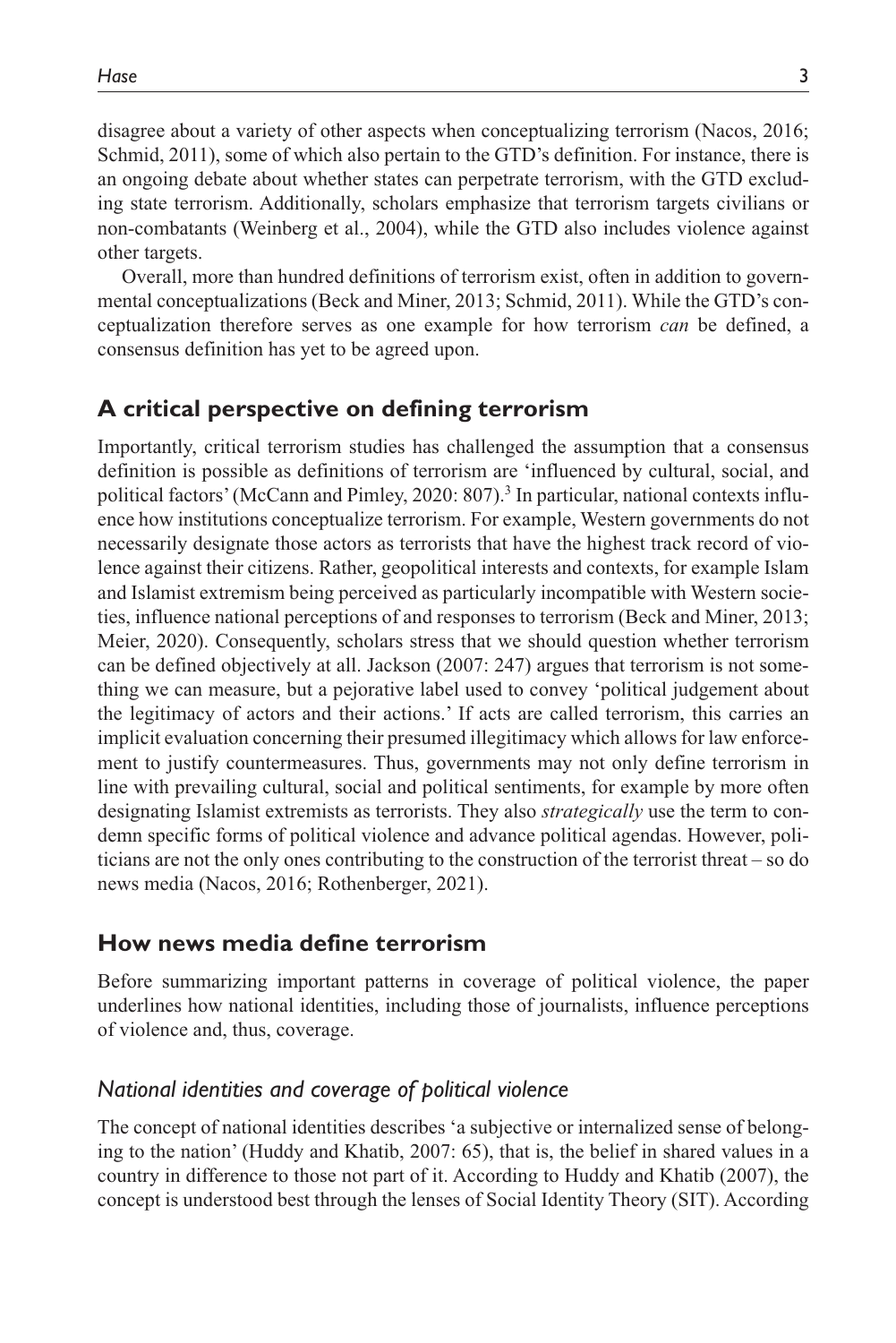to SIT, 'part of an individual's self-concept [. . .] derives from his knowledge of his membership of a social group (or groups) together with the emotional significance attached to that membership.' (Tajfel, 1974: 69) Following Tajfel and Turner (2004), individuals consider themselves as being part of in-groups ('us') in difference to outgroups ('them') which leads to in- and out-group bias. In-group members are perceived more positively and individuals act in line with their interests while out-group members are perceived negatively.

Importantly, in- and out-group bias is partly activated under threat, including terrorist attacks (Van Hauwaert and Huber, 2020). Threats make perceived belonging to an ingroup, for example one's nation, and differences to out-groups, for example perpetrators of violence or those assumed to agree with them, more salient. Thus, SIT plays an important role in understanding coverage of political violence and its effects (Matthes et al., 2020; Schmuck et al., 2021; Von Sikorski et al., 2017, 2021). Nossek (2004: 344) argues that in- and out-group thinking is decisive for how journalists cover political violence as 'professional norms become subordinate to the national identity of the reporting correspondent.' National identities influence coverage as journalists feel compelled to take a clear stance on the illegitimacy of violence by condemning acts as terrorism, especially if in-group members, for example domestic audiences, are targeted. Oftentimes, journalists are part of the in-group and may feel threatened themselves, which affects reporting (Abubakar, 2020). Journalists also interpret violence in line with prevailing sentiments (Nossek, 2004). For instance, journalists downplay violence by the in-group, for example, domestic citizens, and exaggerate threats by the out-group, for example, foreigners (Fishman and Marvin, 2003). As journalists rely on governmental information during crises, politicians can more easily access the news flow and further reinforce in- and outgroup bias through calls for unification by the nation or condemnation of out-groups (Ahmad, 2020). In conclusion, journalistic use of the term terrorism may be an indicator of in- and out-group bias: Journalists suggest for acts of violence and their perpetrators to be illegitimate, often due to an increased salience of journalists' national identities during attacks.

## *The influence of incident and perpetrator characteristics*

Coverage of political violence, including terrorism, is highly selective: Most attacks are either never reported on or only mentioned briefly, while few incidents dominate the headlines (Chermak and Gruenewald, 2006). News is also selective in how political violence is described. Journalists can indicate the legitimacy of violence by using labels carrying negative ('terrorists') or positive ('freedom fighters') sentiments (Rothenberger and Hase, 2021). Editorial departments often recommend for journalists to avoid the term terrorism due to its pejorative meaning. However, journalists feel compelled to rely on it as recipients expects them to or governmental sources use the term (Abubakar, 2020). Importantly, studies indicate systematic differences in which attacks are called terrorism (Betus et al., 2020; Ghazi-Tehrani and Kearns, 2020). Two aspects influence selective coverage, although their impact has mostly been analysed concerning the volume of coverage, not its content (Mitnik et al., 2020): incident and perpetrator characteristics.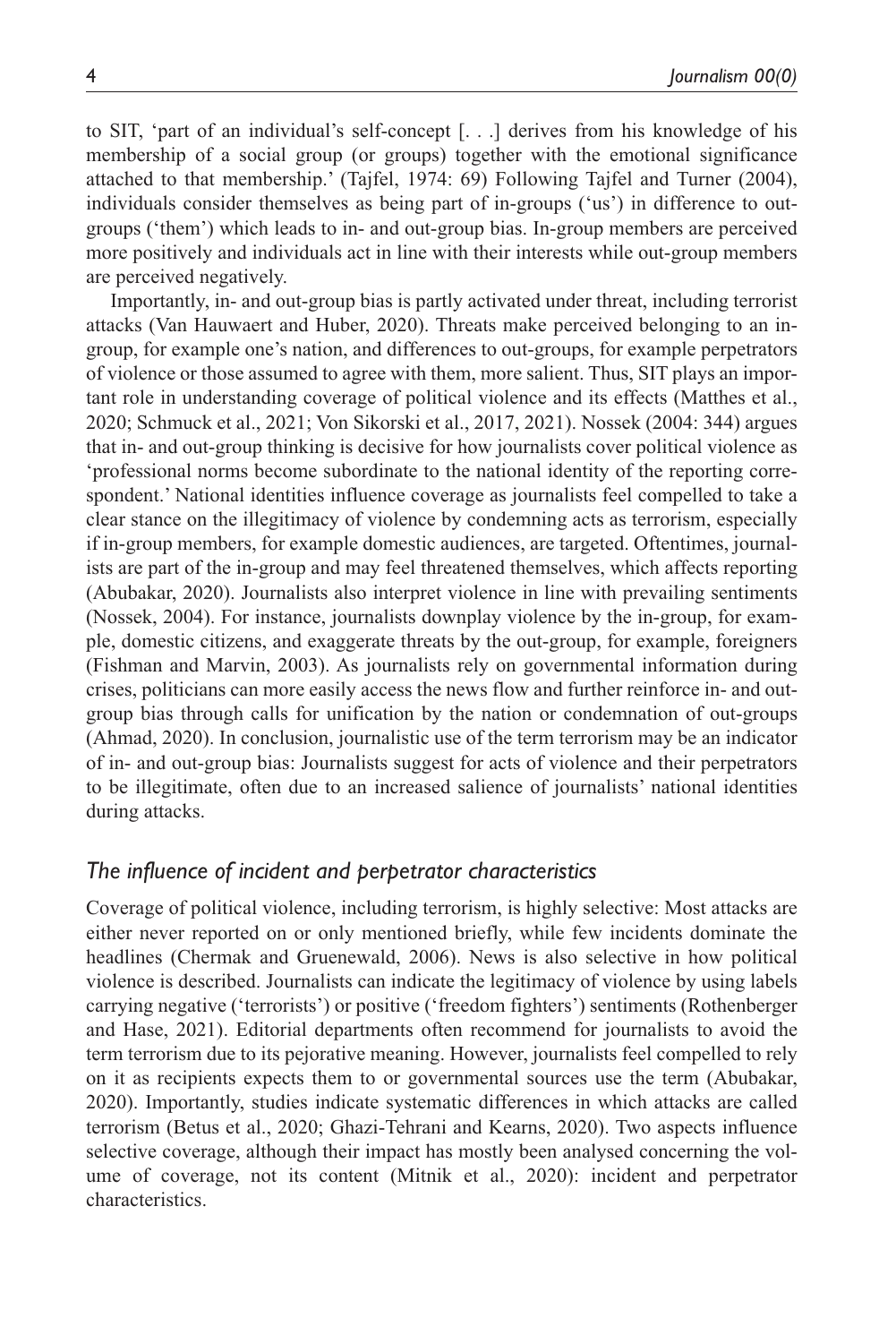*Incident characteristics* describe event-related aspects, including the *location, lethality* or *victims* of violence. Attacks in proximate countries are covered more frequently, especially if they are lethal (Sui et al., 2017). Studies also indicate that the type of victim influences coverage (Chermak and Gruenewald, 2006; Mitnik et al., 2020). Most studies analysing the role of incident characteristics have relied on news values theory (Galtung and Ruge, 1965) to show that the proximity of incidents or negativity in the form of fatalities as important news values increase the newsworthiness of incidents and, thus, coverage.

However, journalists also draw on *perpetrator characteristics*, that is, information on individuals or groups behind attacks, to understand whether violence is perpetrated by in- or out-group members and who is likely being targeted, often based on SIT. In particular, *lone actor terrorism* has received more attention recently (Cai and Landon, 2019; Fisher, 2017). While there is conceptual ambiguity about the term (Kenyon et al., 2021), lone actor terrorism is often defined as attacks by individual(s) instead of terrorist groups.4 Additionally, *domestic terrorism* as violence by domestic citizens on domestic soil (Berkebile, 2017)<sup>5</sup> is covered differently than international terrorism. Studies indicate that domestic terrorism is covered more frequently (Chermak and Gruenewald, 2006; Mitnik et al., 2020), presumably because in-group members are involved as perpetrators, victims or both. Studies also indicate for perpetrators' *ideology* to play a role. Attacks by self-identified Muslims (Kearns et al., 2019) and, partly, Islamist extremist groups (Sui et al., 2017) are covered more as Muslims are considered an out-group in many Western societies. While most studies analyse how incident and perpetrator characteristics influence the volume of coverage, their impact on the labelling of political violence has largely been neglected. Thus, the paper now introduces the hypotheses and research questions of this study.

*Location of attacks.* Turning to incident characteristics, attacks in countries that are geographically or culturally close may be covered differently. Proximity is an important news value that influences how much attacks are covered (Sui et al., 2017). If political violence is 'too far removed to be of concern to [. . .] news consumers' (Chermak and Gruenewald, 2006: 439), it may be ignored. Proximity may also influence labelling. Following SIT, attacks on Western countries are considered a bigger threat for in-group members: If Western journalists and their audiences can identify with victims, for example domestic citizens or citizens in other Western countries presumably sharing similar values, this may activate in- and out-group thinking (Schmuck et al., 2021). Attacks in Western countries may be perceived as an attack on 'us' and lead to condemnation of violence as being illegitimate, that is, terrorism. Journalists themselves report that (personal) affectedness motivates them to report on violence as terrorism (Abubakar, 2020). In line with this, Matthes et al. (2020) show that more proximate attacks lead to stronger in- and out-group bias in the news, specifically negative portrayals of out-groups. Similarly, Ismail and Mishra (2019) illustrate that US coverage of two very similar attacks in Beirut and Paris was far more emotional when describing the latter, presumably because journalists perceived victims to be more similar. For the US, Elmasry and el-Nawawy (2020: 13) demonstrate that journalists more often portrayed attacks in Western countries as terrorism than similar incidents in Maiduguri and Ankara, 'despite the fact that all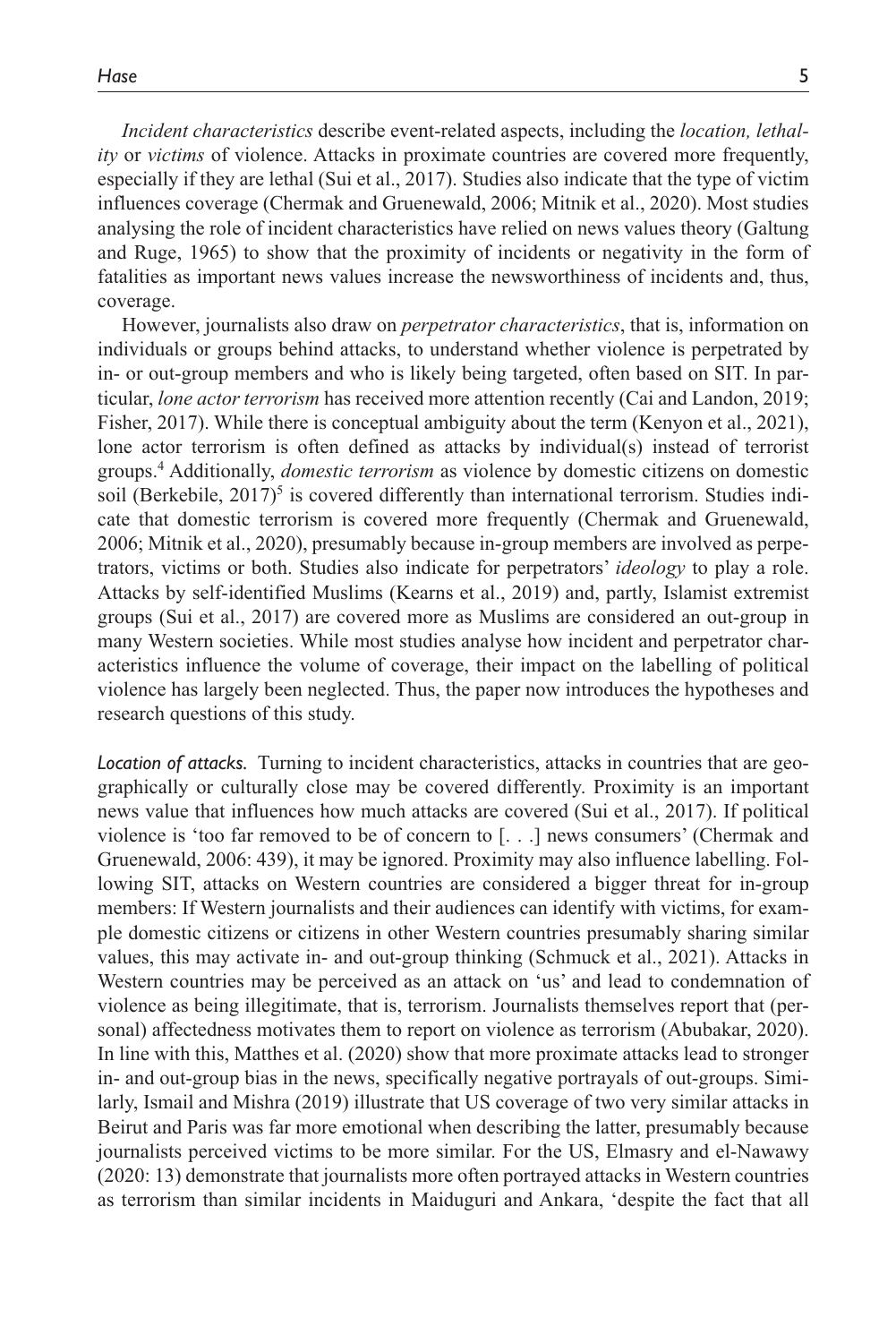[. . .] easily meet textbook definitions of terrorism'. Thus, if journalists identify with victims, they may be more likely to condemn violence as terrorism.

H1: Attacks in Western Europe or North America are more likely to be portrayed as terrorism than attacks elsewhere.

*Lethality of attacks.* Lethal attacks are covered more frequently (Kearns et al., 2019; Sui et al., 2017) as lethality is an indicator of negativity which, as a news value, increases the newsworthiness of violence. Lethal attacks may not only be more newsworthy, but also activate in- and out-group bias. According to terror management theory, mortality salience as individual awareness about death fosters in- and out-group thinking (Burke et al., 2010). As Cuillier (2012) shows, this effect also pertains to journalists as it leads to outgroup bias in their coverage. Mortality salience may be induced by deadly attacks across the globe, independent of who is affected: Matthes et al. (2020: 2418) demonstrate that out-group bias towards Muslims in the news increases with the lethality of attacks as 'deaths [. . .] lead to more mortality salience, which fosters intergroup bias.' Similarly, Ghazi-Tehrani and Kearns (2020) illustrate that US news outlets are more likely to cover an incident as terrorism the more deaths it caused. Nagar (2010) shows that groups which perpetrate lethal attacks are more often portrayed as terrorists in the news, independent of where their attacks occurred. Thus, lethal attacks across the globe may increase inand out-group bias through mortality salience and, correspondingly, influence how violence is portrayed.

H2: The higher the number of fatalities, the more likely an attack is to be portrayed as terrorism.

*Victim of attacks.* Some scholars stress that political violence should only be called terrorism when targeting non-combatant targets (Weinberg et al., 2004). Attacks on civilians or tourists may be perceived as more gruesome, thus more in line with the assumed illegitimacy of terrorism. As already mentioned, Schmuck et al. (2021) show that the more news audiences identify with the victims of attacks, the more emotional their reactions to coverage and, thus, in- and out-group bias – an effect that may extend to journalists. Studies analysing whether attacks on civilians receive more coverage do not find consistent associations (Chermak and Gruenewald, 2006; Mitnik et al., 2020); however, almost none have analysed how the type of victim influences labelling. Ghazi-Tehrani and Kearns (2020) illustrate that attacks on some targets, for example, law enforcement or the government, are *less* likely to be covered with references to terrorism than those on other targets – but their comparison category of 'other targets' is not limited to civilians. Thus, it is unclear whether targeting civilians and tourists as victims audiences and journalists can more easily identify with influences labelling.

RQ1: Are attacks on citizens, public places or tourists more likely to be portrayed as terrorism than attacks on other targets?

*Lone actors versus groups.* Turning to perpetrator characteristics, the threat of lone actor terrorism has been a frequent object of discussions (Cai and Landon, 2019; Fisher, 2017).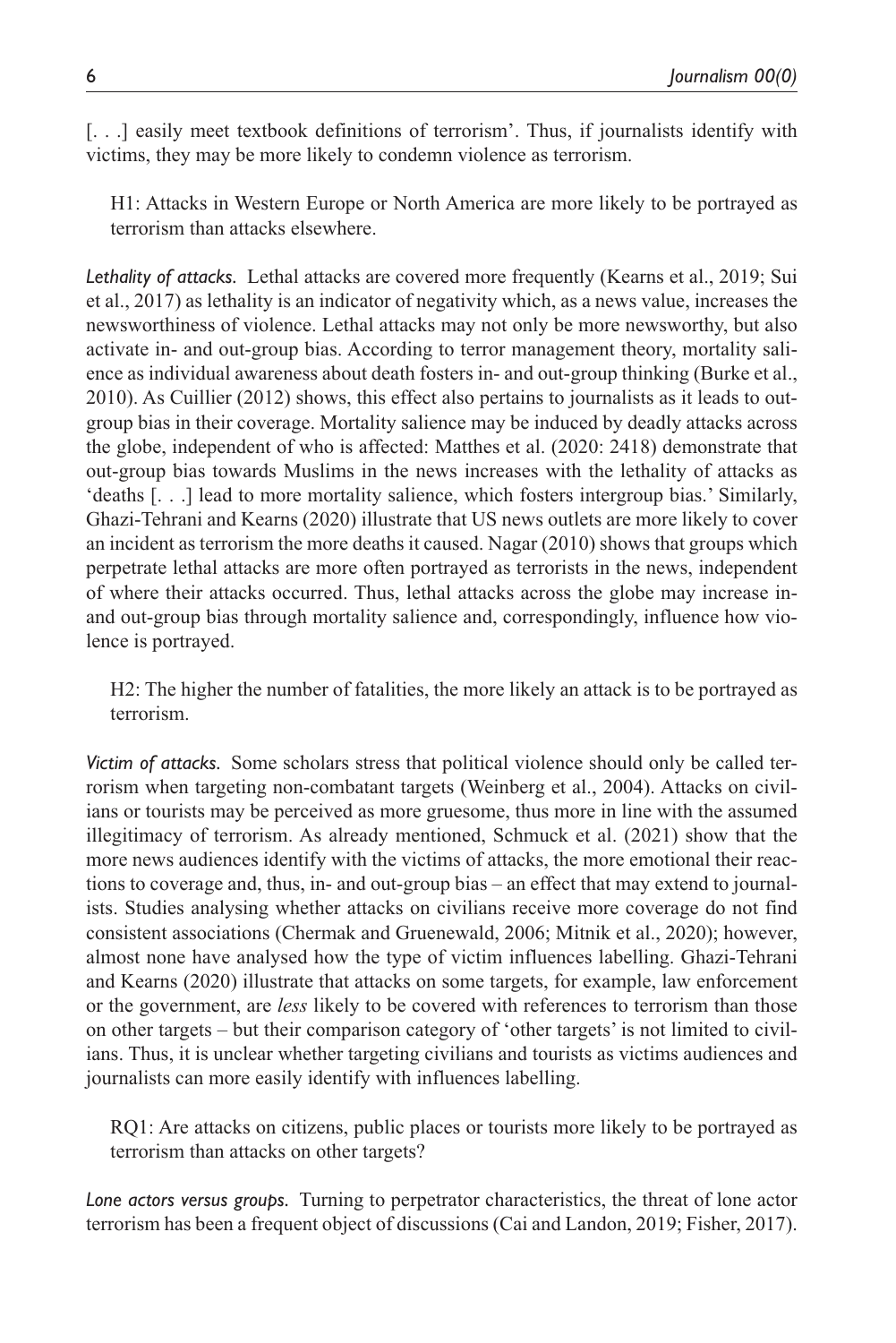Underlining the salience of the issue, Schmuck et al. (2018) finds that if German recipients are presented with news about attacks where the perpetrator has not been identified, around 40% assumed lone actors to be responsible (see similarly Schmuck et al., 2021). However, lone actor terrorism – here defined as violence by individuals instead of groups – may be considered less threatening: If attacks are perpetrated by formal organizations, recipients are more likely to perceive them as terrorism (Huff and Kertzer, 2018). D'Orazio and Salehyan (2018: 1022) underline that 'a "lone wolf" attacker may be dismissed as a single, isolated threat, while ties to a larger organization imply that others hold similar, extreme beliefs' which may be seen as a bigger threat for the in-group. Consequently, Betus et al. (2020) find that attacks by formal groups are more likely to be covered with references to terrorism. Otherwise, they are portrayed as acts by perpetrators with mental illnesses (see similarly Ghazi-Tehrani and Kearns, 2020).

H3: Attacks by groups are more likely to be portrayed as terrorism than attacks by individuals.

*Domestic vs international terrorism.* Domestic terrorism as violence by domestic citizens on domestic soil is covered more frequently (Chermak and Gruenewald, 2006; Mitnik et al., 2020). Still, citizens more strongly associate international perpetrators with terrorism (Huff and Kertzer, 2018), presumably because they have less difficulties imagining foreigners as terrorists than their fellow citizens. We also know that journalists downplay violence by domestic citizens (Fishman and Marvin, 2003). Overall, attacks by domestic citizens on domestic soil as acts of domestic terrorism are often depicted as isolated incidents caused by individuals with mental problems. In contrast, international perpetrators attacking one's nation are portrayed as angry extremists who may attack again soon, thus posing a bigger threat (Crenshaw, 2014). These differences may be due to racial bias, for instance journalists being hesitant to connect white perpetrators assumed to be Western citizens to terrorism (Ghazi-Tehrani and Kearns, 2020).

H4: International terrorism is more likely to be portrayed as terrorism than domestic terrorism.

*Ideology of perpetrators.* Political violence can be motivated by an array of ideologies, including religious, nationalist/ethnic, left-wing and right-wing extremism. In recent years, news has largely focused on one ideology: Islamist extremism. Journalists are more likely to cover attacks by self-identified Muslims (Kearns et al., 2019) and, partly, Islamist extremist groups (Sui et al., 2017). Journalists often portray Muslims as an outgroup by associating Islam with terrorism (Dixon and Williams, 2015; Matthes et al., 2020) and depicting violence by perpetrators who self-identify as Muslims as terrorism (Betus et al., 2020; de Veen and Thomas, 2020), as expected due to out-group bias. However, we know less about how other forms of extremism such as right-wing or left-wing extremism are covered, especially in comparison to Islamist extremism. Mitnik et al. (2020) find that US news reports more often on violence by Islamist extremists than on attacks by, for example, left-wing extremists. This indicates that journalists more often ignore violence by perpetrators motivated by other ideologies. Similarly, Nagar (2010)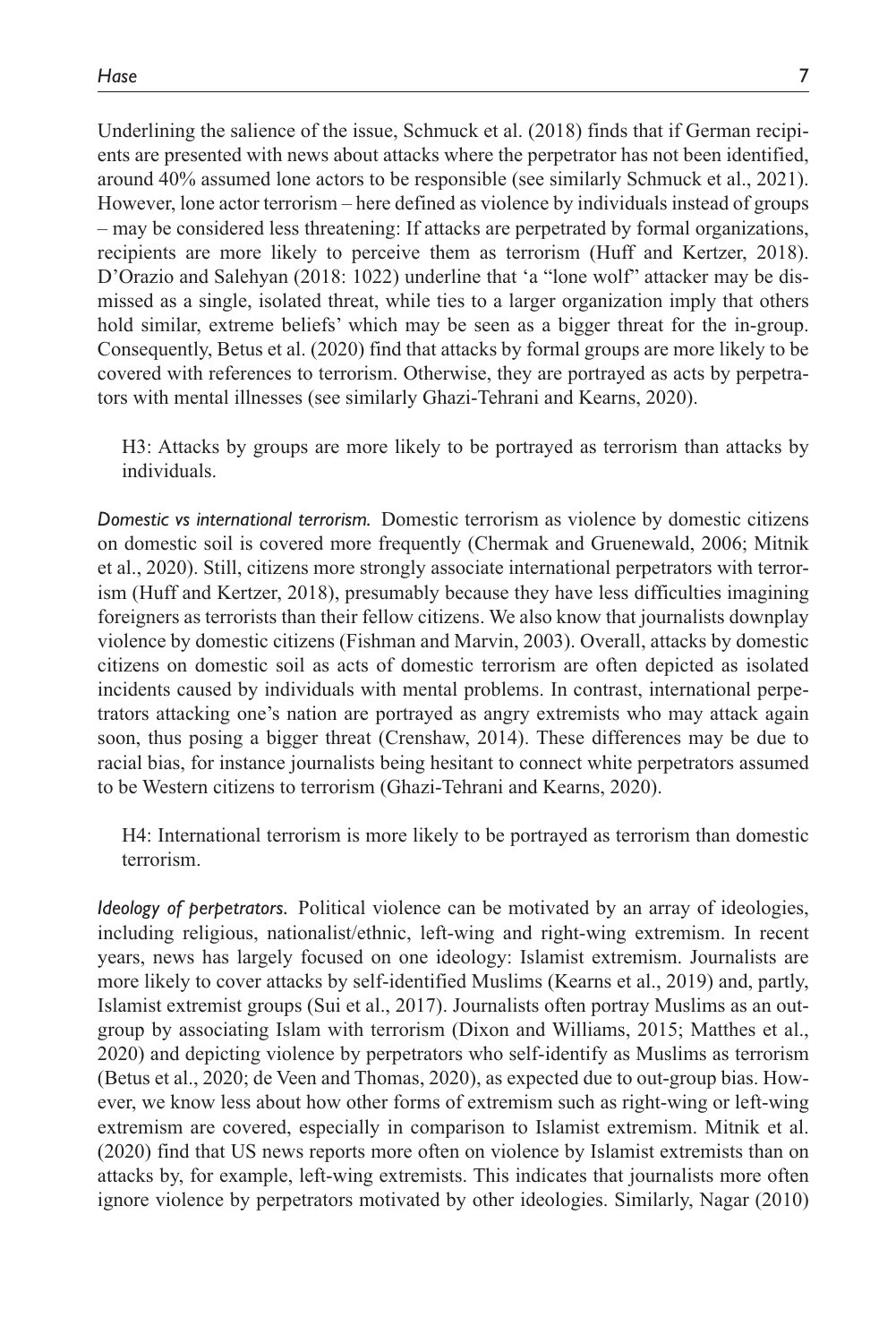finds that news more often associates Islamist groups with terrorism than ethnic/nationalist groups or left-wing extremists.

H5: Attacks by Islamist extremists are more likely to be portrayed as terrorism than attacks by unknown perpetrators, perpetrators with unclear motives, or perpetrators following other ideologies.

However, news does not necessarily cover every attack by Islamist extremists. Instead, it focuses on incidents in Western countries. For example, the November 2015 attacks in Paris by the so-called Islamic State were covered extensively while lethal attacks in Beirut just a day prior received far less attention (Ismail and Mishra, 2019). Schmuck et al. (2018, 2021) demonstrate that if German recipients are presented with attacks where the perpetrator is unidentified, they more often assume the perpetrator to be an Islamist extremist if they can identify with victims. In conclusion, both journalists and recipients perceive Islamist extremism as a threat mainly directed towards Western citizens.6

H6: The effect of Islamist extremism on the portrayal of attacks as terrorism is stronger if attacks occur in Western Europe or North America.

# **Method**

## *Setting the scene: Terrorism in Germany*

Between 2012 and 2018, Germany suffered 177 terrorist attacks leading to a total of 29 fatalities. Prominent incidents included Islamist extremists attacking a Christmas market in Berlin or the right-wing Freital Group targeting refugees. However, attacks and fatalities were considerably higher in the United States, the United Kingdom or France (Start, 2019). Previous studies on the labelling of violence focused almost exclusively on the US (Betus et al., 2020; Elmasry and el-Nawawy, 2020; Ghazi-Tehrani and Kearns, 2020). Given that the country was more affected, we might find stronger in- and out-group bias in US news, and thus, findings 'may not translate cross-nationally' (Betus et al., 2020: 16). In addition, previous studies mostly considered attacks in the US (Betus et al., 2020; Ghazi-Tehrani and Kearns, 2020) – but recent years have been characterized by an uptick of violence across the globe (Start, 2019). By focusing on Germany, we can therefore learn how previous findings translate to countries less affected by terrorism and attacks outside the US.

## *Dependent variable: Media coverage*

In this study, the unit of analysis is every attack in the GTD. The dependent variable indicates whether an attack was covered as terrorism  $(0=N_0, 1=Yes)$ . All attacks listed by the GTD between 2012 and 2018 were retrieved (*N*=86,668). The observation period is limited to these years as the GTD only included information until 2018 at the time of data collection and its methodology changed from 2012 on. The GTD employs an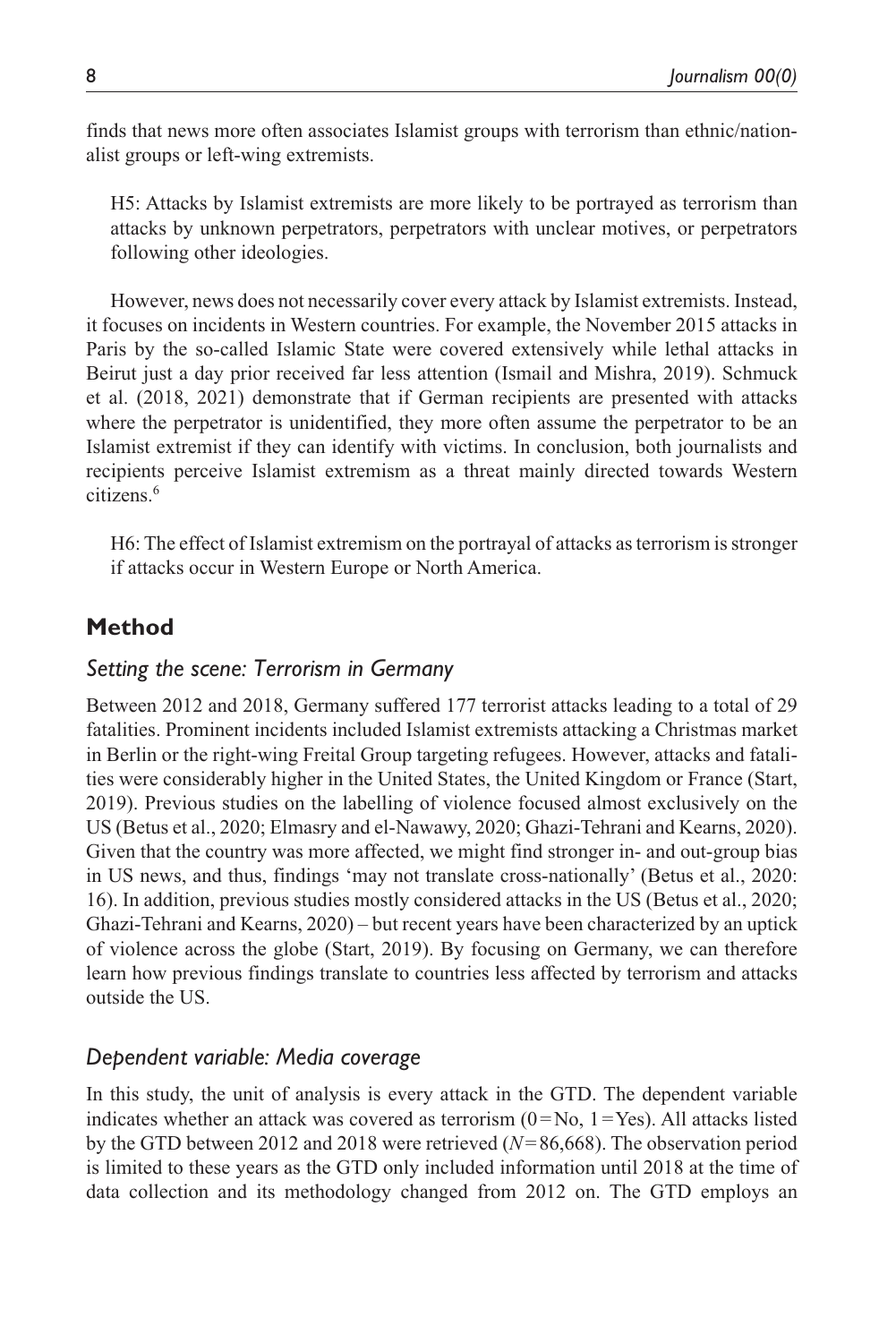inclusive definition of terrorism: It includes cases suspected to be crime or lacking a clear motive (Start, 2019). Thus, it is unlikely that news reports on attacks not listed here.<sup>7</sup> However, readers should note that by relying on the GTD, the study cannot measure coverage of state terrorism.

Online and offline coverage from five German newspapers and magazines was sampled, namely *Der Spiegel, Focus, Süddeutsche Zeitung, Die Welt* and *Die Zeit* and their online counterparts *Spiegel.de, Focus.de, Sueddeutsche.de, Welt.de* and *Zeit.de*. These outlets are highly popular. Moreover, they include left- and right-leaning views. However, please note that *Die Welt* represents the only conservative outlet in the sample.

Using the database Factiva and the search term 'atleast2 terror\*', articles including the word 'terrorism' or related terms at least twice were retrieved as a first step. The term 'terror' had to occur more than once to assure that articles primarily discussed terrorism. Articles describing terrorist attacks, its victims or its perpetrators were retrieved. According to this second step of the manual content analysis,  $N=5411$  articles were identified as relevant ( $\alpha$  = .87). Conservative outlets, here *Die Welt*, more frequently wrote about terrorism: 32.9% of articles were published by the conservative outlet while 67.1% were published by the four remaining central/liberal outlets (see Supplementary Material, Element A1).

Next, the study analysed which attacks in the GTD were mentioned in these articles. Importantly, an attack was only coded as mentioned if journalists called the incident a terrorist attack or described its perpetrators as terrorists, that is, clearly portrayed it as terrorism. According to this third step of the content analysis, *N*=2028 attacks were mentioned by the German press (*percent agreement*=.84). For details on the coding process, please see the Supplementary Material (Element A1).

#### *Independent variables: Incident and perpetrator characteristics*

*Incident characteristics.* Based on the GTD, the dichotomous variable *Western Europe/ North America* indicates whether an attack occurred in Western Europe/North America (H1).8 *Fatalities (log)* describes the number of fatalities for each attack (H2). To account for skewness, the log of the original values was taken. *Civilian/tourist target* specifies whether attacks targeted individuals, the public in general, public places or tourists (RQ1).

*Perpetrator characteristics.* To measure perpetrator characteristics, the names of perpetrators behind all attacks were retrieved from the GTD. *Group association* describes whether an attack is associated with individual(s) or group(s)  $(0=$ Individual, 1 = Group, H3). In the GTD, attacks are listed as being perpetrated by individuals, for example, 'Jihadi-inspired extremists' or formal organizations, for example, 'Al-Qaida', which was used to construct this variable. *Domestic terrorism* describes whether the perpetrator of an attack is a German group perpetrating an attack in Germany (0=International Terrorism, 1=Domestic Terrorism, H4). Importantly, this information could only be coded for groups: While we know that the 'Freital Group' is a German organization, the nationality of individuals, for example, 'Jihadi-inspired extremists', is unclear. *Ideology* describes the ideology of perpetrators independent of the specific attack (H5, H6). Perpetrators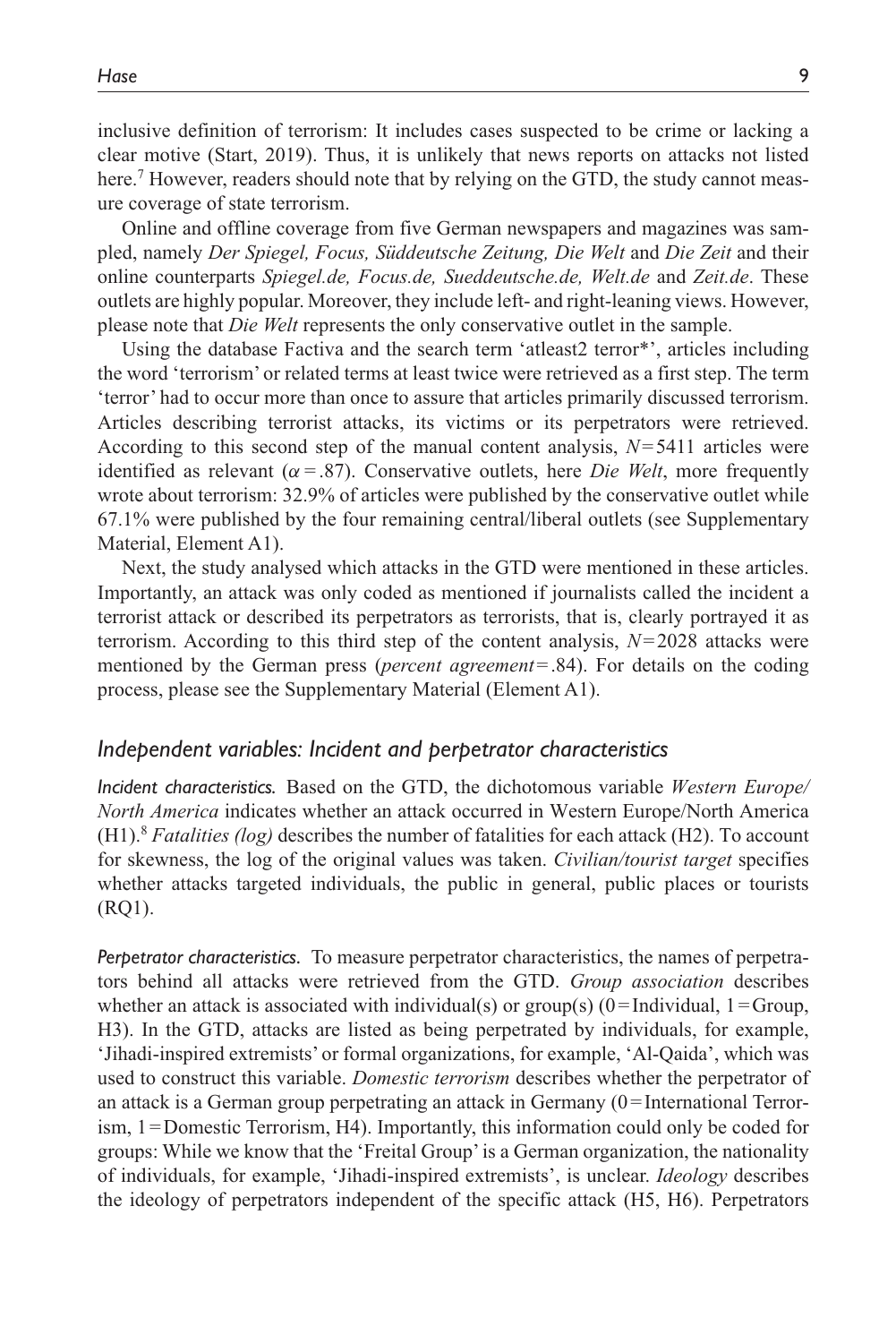were coded as following nationalist/ethnic, left-wing, right-wing, religious (non-Islamist), religious (Islamist) and other/mixed goals, for example issue-specific terrorism. In some cases, the ideology of perpetrators was not known or perpetrators were not known. For databases used to create *Domestic terrorism* and *Ideology*, please see the Supplementary Material (Element A2).

*Controls.* Based on the GTD, four controls were included: *Extended* describes whether an incident lasted several days, which makes coverage more likely. *Yearly trend* describes the year an attack took place to account for an increase in coverage over time. *Series* describes whether incidents were part of a series of attacks. *Doubt* describes whether there is doubt that an act constitutes terrorism, for example if it is suspected to be an act of crime.

## *Multivariate analysis*

The binary dependent variable, whether news covered an attack as terrorism, was regressed on controls, incident and perpetrator characteristics using logistic regression with robust standard errors. The regression was run in blocks of controls and incident characteristics (Model 1) and perpetrator characteristics (Model 2a–d). As the inclusion of *Group association* and *Domestic terrorism* led to smaller samples, these models are presented separately (Model 2a; 2b). The effect of *Ideology* with Islamist extremism as the baseline (Model 2c) and the interaction between only one type of *Ideology*, Islamist extremism, and *Western Europe/North America* (Model 2d) are also estimated separately. For robustness tests, including outlet-specific differences and clustering by perpetrators, please see the Supplementary Material (Element A3–5).

## **Results**

## *Descriptive results*

Between 2012 and 2018, German news outlets covered a minority of attacks: 2028 incidents or 2.34% of all attacks that occurred globally were reported on as terrorism. Table 1 lists the ten most prominent attacks. Few incidents dominate coverage, above all the attacks in Paris in November 2015 which were mentioned in 545 articles or 10.07% of coverage. Most prominent attacks took place in Western countries and were perpetrated by Islamist extremists: the Charlie Hebdo attacks (4.32%), the siege of a kosher supermarket in France (2.2%), the bombings in Brussels (4.1%), the Boston marathon (2.18%), the attack on a concert in Manchester (2.14%) or incidents with trucks in Berlin (3.83%), Nice (2.85%) and Barcelona (2.13%). Only one attack outside of Western countries was covered comparably often: Boko Haram's abduction of schoolgirls in Nigeria (2.68%), which received attention via the #bringbackourgirls-campaign.

To further illustrate the exclusive focus on Western countries, Figure 1 visualizes how many attacks that occurred in a given country were covered. For example, 23.16% of all attacks in Germany were covered as terrorism but only 2.7% of those in Iraq, the country that suffered most from terrorism throughout the observation period.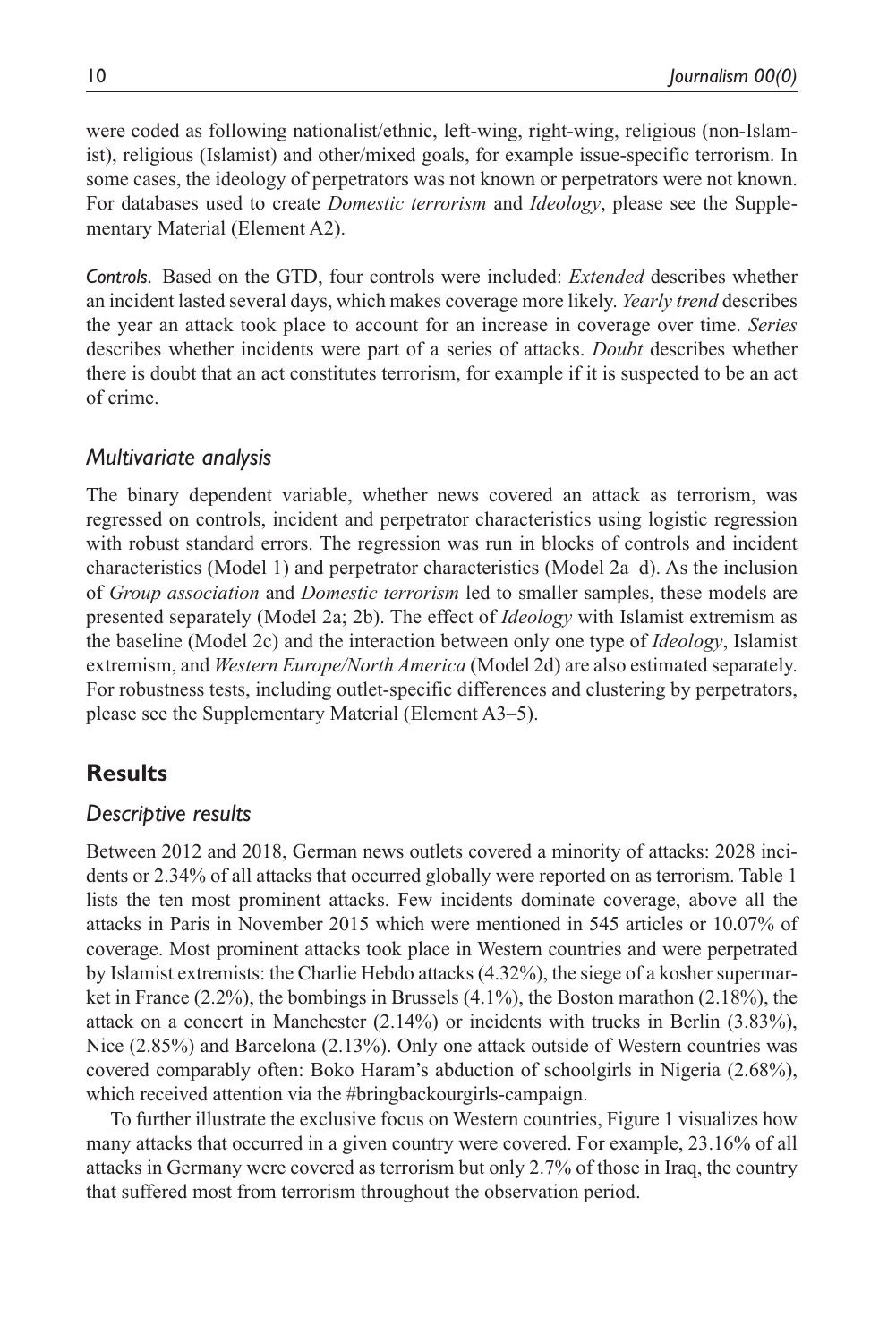| Table 1. Prominent attacks. |  |  |
|-----------------------------|--|--|
|-----------------------------|--|--|

| Attack                        | Location      | Ideology of<br>Perpetrator | Articles      |
|-------------------------------|---------------|----------------------------|---------------|
|                               |               |                            | (% of corpus) |
| Paris attacks (November 2015) | France        | Religious (Islamist)       | 545 (10.07%)  |
| Charlie Hebdo attack          | France        | Religious (Islamist)       | 234 (4.32%)   |
| <b>Brussels bombings</b>      | Belgium       | Religious (Islamist)       | 222 (4.1%)    |
| Berlin truck attack           | Germany       | Religious (Islamist)       | 207 (3.83%)   |
| Nice truck attack             | <b>France</b> | Religious (Islamist)       | 154 (2.85%)   |
| Chibok kidnapping             | Nigeria       | Religious (Islamist)       | 145 (2.68%)   |
| Supermarket siege             | France        | Religious (Islamist)       | 119(2.2%)     |
| Boston bombings               | <b>USA</b>    | Religious (Islamist)       | 118(2.18%)    |
| Manchester bombing            | UK.           | Religious (Islamist)       | 116(2.14%)    |
| Barcelona truck attack        | Spain         | Religious (Islamist)       | 115(2.13%)    |



Figure 1. Coverage by region.

Table 2 illustrates how many attacks by different perpetrators occurred and how often they were covered. It underlines that journalists focused on Islamist extremism. However, the sheer frequency of attacks by Islamist extremists might partly explain this selectivity. For example, 1593 attacks by Islamist extremists were reported on compared to 36 attacks by right-wing extremists. By doing so, however, news still reported on 5.81% of all attacks by Islamist extremists and 8.82% of those by right-wing extremists.

Still, it is notable how much more consistently journalists used the term terrorism when describing violence by Islamist extremists. For example, when lone actors associated with Islamist extremism attacked civilians in San Bernardino in 2015, all outlets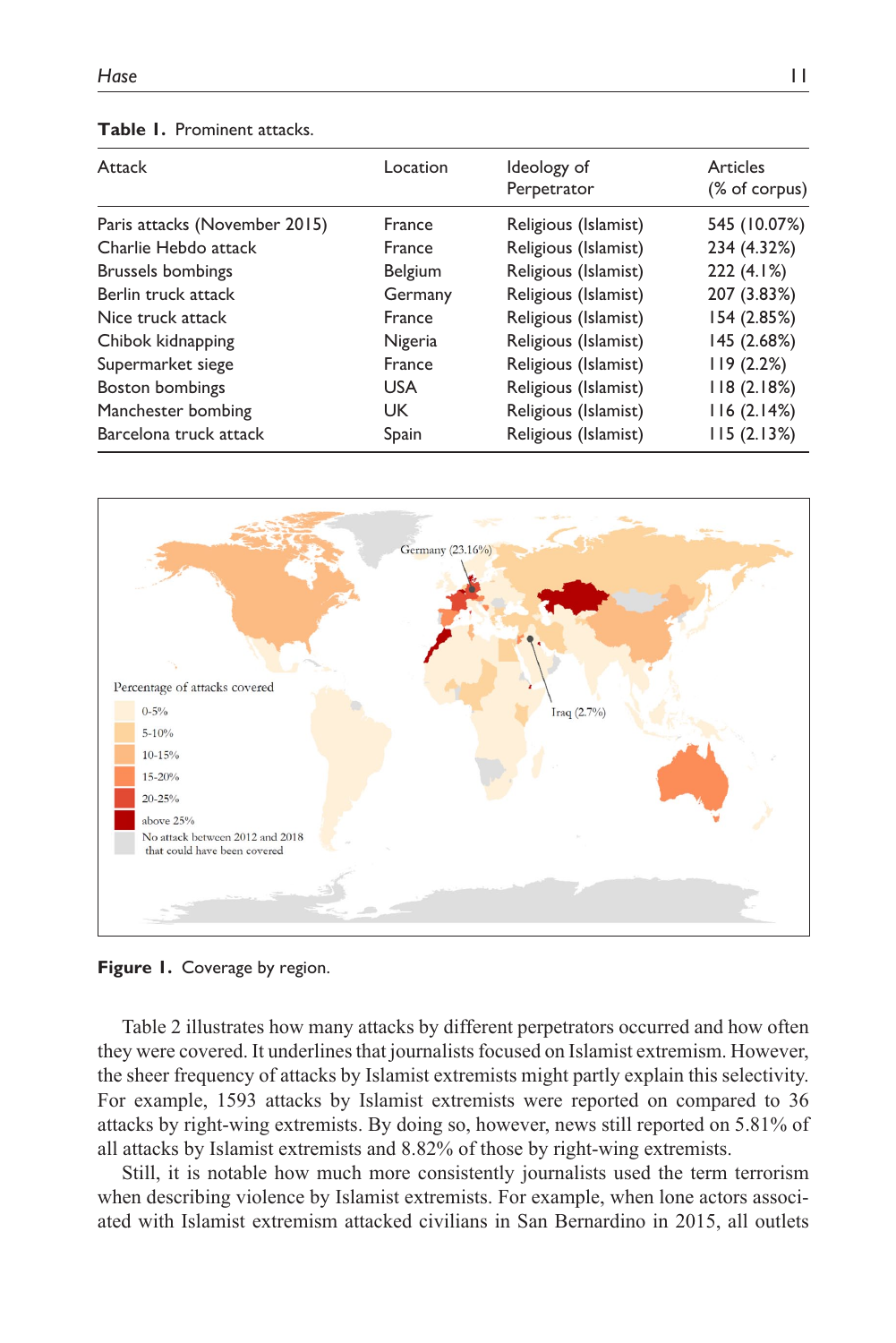| Ideology of<br>Perpetrator | <b>Attacks</b> | Covered<br>(% of attacks) |
|----------------------------|----------------|---------------------------|
|                            |                |                           |
| Nationalist/ethnic         | 9655           | 120 (1.24%)               |
| Left                       | 5412           | 24 (0.44%)                |
| Right                      | 408            | 36 (8.82%)                |
| Religious (non-Islamist)   | 147            | l (0.68%)                 |
| Religious (Islamist)       | 27,420         | 1593 (5.81%)              |
| Other/mixed                | 579            | 43 (7.43%)                |
| Unknown ideology           | 1212           | 12 (0.99%)                |
| Unknown perpetrator        | 41,835         | 199 (0.48%)               |

#### **Table 2.** Coverage by ideology.

portrayed the incident as terrorism. However, when a right-wing extremist attacked a church in Charleston, outlets mostly covered the incident as an act of racism and often avoided the term terrorism.

#### *Multivariate results*

Table 3 displays the logistic regression models. Incident characteristics were included across models; for interpretation, Model 2c as the model with the highest amount of explained variance but exclusion of the interaction term is used. H1 proposed an association between the location of an attack and its depiction as terrorism. The odds of an attack being portrayed as terrorism increase by a factor of 19.08 if it occurs in Western Europe or North America ( $B = 2.95$ ,  $p < .001$ ). Results indicate strong support for H1. According to H2, lethal attacks are more likely to be portrayed as terrorism. The positive association between the logged number of fatalities and news deciding to cover an incident as terrorism support H2 ( $B=0.81$ ,  $p < .001$ ). Related to RQ1, the odds of an attack being covered as terrorism increase by a factor of 1.11 if civilians, tourists, or public places are targeted  $(B=0.11, p<0.65)$ . This effect is comparably small and not robust (see Supplementary Material, Element A3–A5). Thus, the type of victim does not consistently or substantially influence labelling.

Turning to H3 and perpetrator characteristics, Model 2a illustrates that attacks by groups are more likely to be covered as terrorism than those by individuals. However, the difference is small: The odds of an attack being covered as terrorism rise by a factor of 1.31 if the attack is perpetrated by a group  $(B=0.27, p<.01)$ . In addition, the effect is only partly homogenous and consistent (see Supplementary Material, Element A3). Support for H3 is limited. According to H4, domestic terrorism as attacks by domestic groups on domestic ground is less likely to be portrayed as terrorism. Model 2b indicates a consistent effect opposite to what was expected: The odds of an attack being covered as terrorism rise by a factor of 6.18 for domestic terrorism  $(B=1.82, p<.01)$ . H4 is not supported. H5 proposed that attacks by Islamist extremists were more likely to be covered as terrorism. According to Model 2c, attacks by Islamist extremists are more likely to be portrayed as terrorism than attacks by nationalist/ethnic  $(B=-1.49, p<.001)$ ,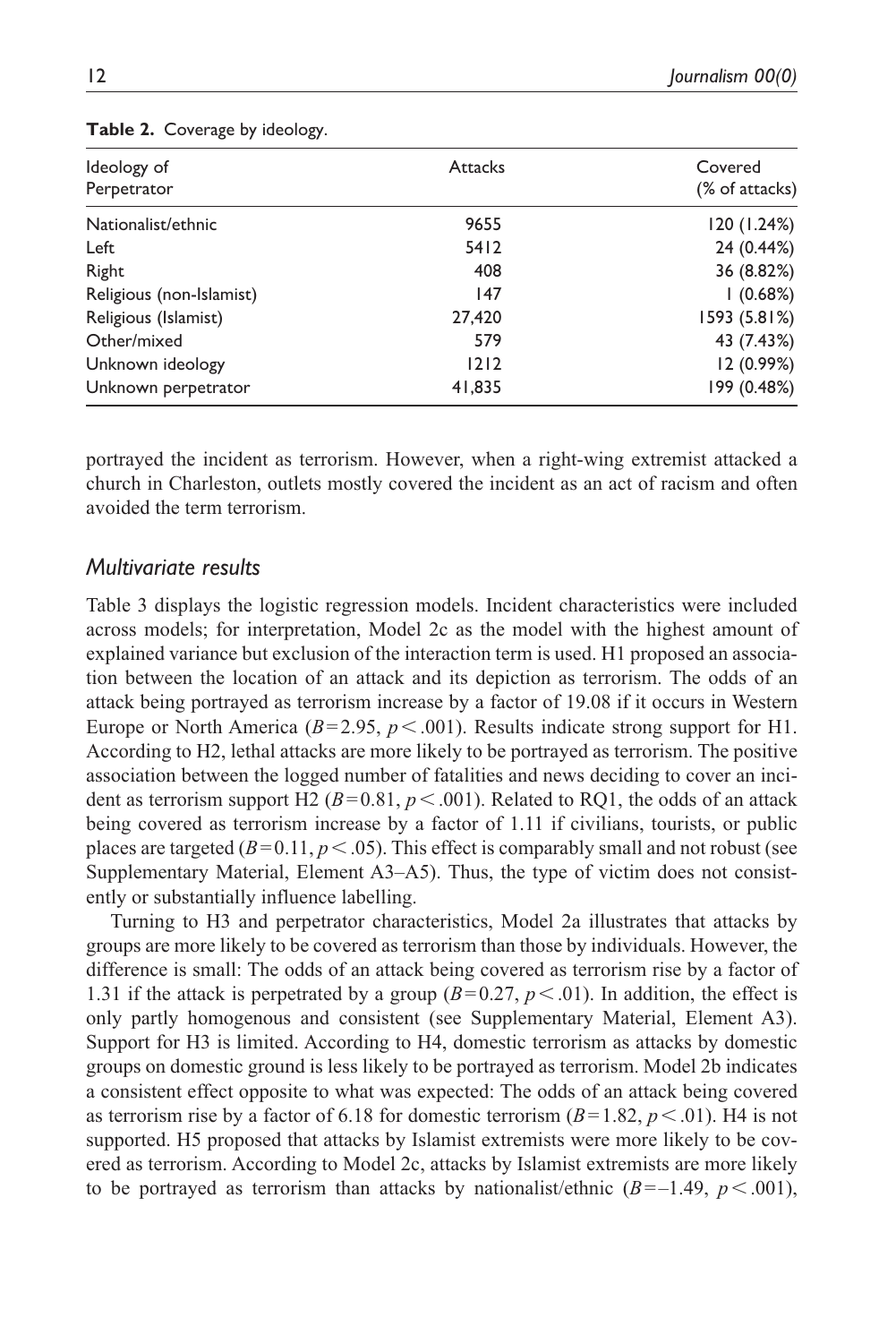| Parameter                                                                    | Model 1                             | Model 2a                           | Model 2b                             | Model 2c                                     | Model 2d                               |
|------------------------------------------------------------------------------|-------------------------------------|------------------------------------|--------------------------------------|----------------------------------------------|----------------------------------------|
|                                                                              | B (SE)                              | B (SE)                             | B (SE)                               | B (SE)                                       | B (SE)                                 |
| Western Europe/North America<br>Incident characteristics<br>Fatalities (log) | 2.58 (0.09) ***<br>$1.05(0.02)$ *** | $2.64(0.1)***$<br>0.88 $(0.02)***$ | $0.88(0.02)$ ****<br>$1.37(0.2)$ *** | $2.95(0.1)$ ****<br>0.81 $(0.02)$ ****       | $2.55(0.13)$ ***<br>0.84 $(0.02)$ **** |
| Perpetrator characteristics<br>Civilian/tourist target                       | 0.04(0.05)                          | $0.13(0.05)$ *                     | $0.18(0.06)$ ***                     | $0.11(0.05)$ *                               | $0.13(0.05)$ *                         |
| Group association                                                            |                                     | $0.27(0.08)$ **                    |                                      |                                              |                                        |
| Domestic terrorism                                                           |                                     |                                    | $1.82(0.58)$ **                      |                                              |                                        |
| Ideology                                                                     |                                     |                                    |                                      |                                              |                                        |
| Nationalist/ethnic                                                           |                                     |                                    |                                      | $-1.49(0.12)$ ***                            |                                        |
| Left                                                                         |                                     |                                    |                                      | $-2.04(0.21)$ ***                            |                                        |
| Right                                                                        |                                     |                                    |                                      | $-0.55(0.21)$ <sup>***</sup><br>-1.73 (1.03) |                                        |
| Religious (non-Islamist)                                                     |                                     |                                    |                                      |                                              |                                        |
| Religious (Islamist)<br>Other/mixed                                          |                                     |                                    |                                      | Baseline category                            | $1.58(0.06)$ ***                       |
|                                                                              |                                     |                                    |                                      | 0.01(0.2)                                    |                                        |
| Unknown ideology                                                             |                                     |                                    |                                      | $-1.76(0.29)$ ***                            |                                        |
| Unknown perpetrator                                                          |                                     |                                    |                                      | $-2.07(0.08)$ ***                            |                                        |
| th America<br>Interaction: Religious (Islamist) *<br>Western Europe/Nor      |                                     |                                    |                                      |                                              | 6.61 (0.21) ***                        |
| Controls included                                                            | Yes                                 | Yes                                | Yes                                  | Yes                                          | Yes                                    |
| Intercept                                                                    | $-4.88(0.6)$ ***                    | $-4.63(0.17)$ ***                  | $-4.07(0.07)$ ***                    | $-3.69(0.07)$ ***                            | $-5.41(0.07)$ ***                      |
| Observations                                                                 | 86,668                              | 44,831                             | 39,611                               | 86,668                                       | 86,668                                 |
| $\chi^2$ against null model                                                  | 3557.88***                          | 2361.17***                         | 2088.9***                            | 3616.51 ***                                  | 3664.87***                             |
| $rac{C}{B}$                                                                  | 15,413.11                           | 12,592.2                           | 11,235.43                            | 14,436.81                                    | 14,388.12                              |
| Nagelkerke's R <sup>2</sup>                                                  | 0.22                                | 0.21                               | 0.21                                 | 0.28                                         | 0.28                                   |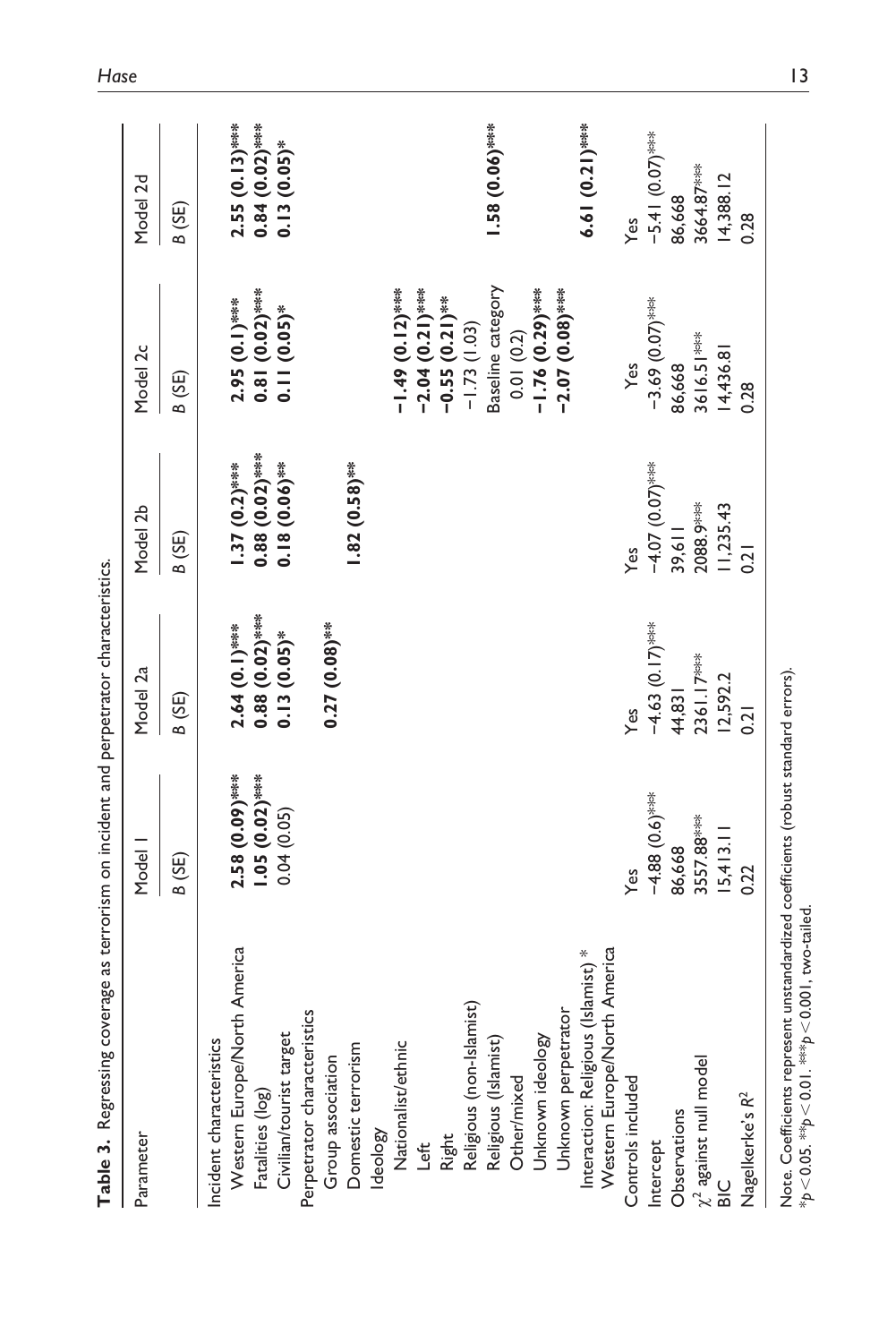

**Figure 2.** Interaction between ideology and location.

left-wing ( $B=-2.04$ ,  $p<.001$ ), or right-wing extremists ( $B=-.55$ ,  $p<.01$ )<sup>o</sup> or attacks where the ideology of the perpetrator is unknown  $(B=-1.76, p<.001)$  or the perpetrator is unknown  $(B=-2.07, p<.001)$ . However, there is no consistent difference compared to religious, non-Islamist extremists  $(B=-1.73, p=.09)$  or perpetrators following other/ issue-specific ideologies  $(B=0.01, p=.97)$ . H5 is partly supported.

Related to H6, Model 2d displays the effect of attacks being perpetrated by Islamist extremists conditional on the location of the incident. The interaction effect  $(B=6.61,$  $p<.001$ ) is visualized in Figure 2: While attacks by Islamist extremists are more likely to be portrayed as terrorism, this effect is by far stronger for Western countries. H6 is supported.

## **Discussion**

Journalists influence how societies perceive and respond to political violence. Based on the coverage of attacks in the German press, this study illustrates that news is selective, even biased in which attacks are reported on as terrorism. In particular, journalists almost exclusively present lethal attacks in Western countries by Islamist extremists as terrorism. At the same time, they hesitate to use the term for violence by left- or right-wing extremists.

## *How news media define terrorism: Western targets, Islamist perpetrators*

News media are more likely to cover attacks in Western countries as terrorism (H1), especially those that are lethal (H2). However, whether attacks target citizens or tourists does not have a substantial effect (RQ1). This is mostly in line with previous research showing proximity and lethality to be associated with media attention to political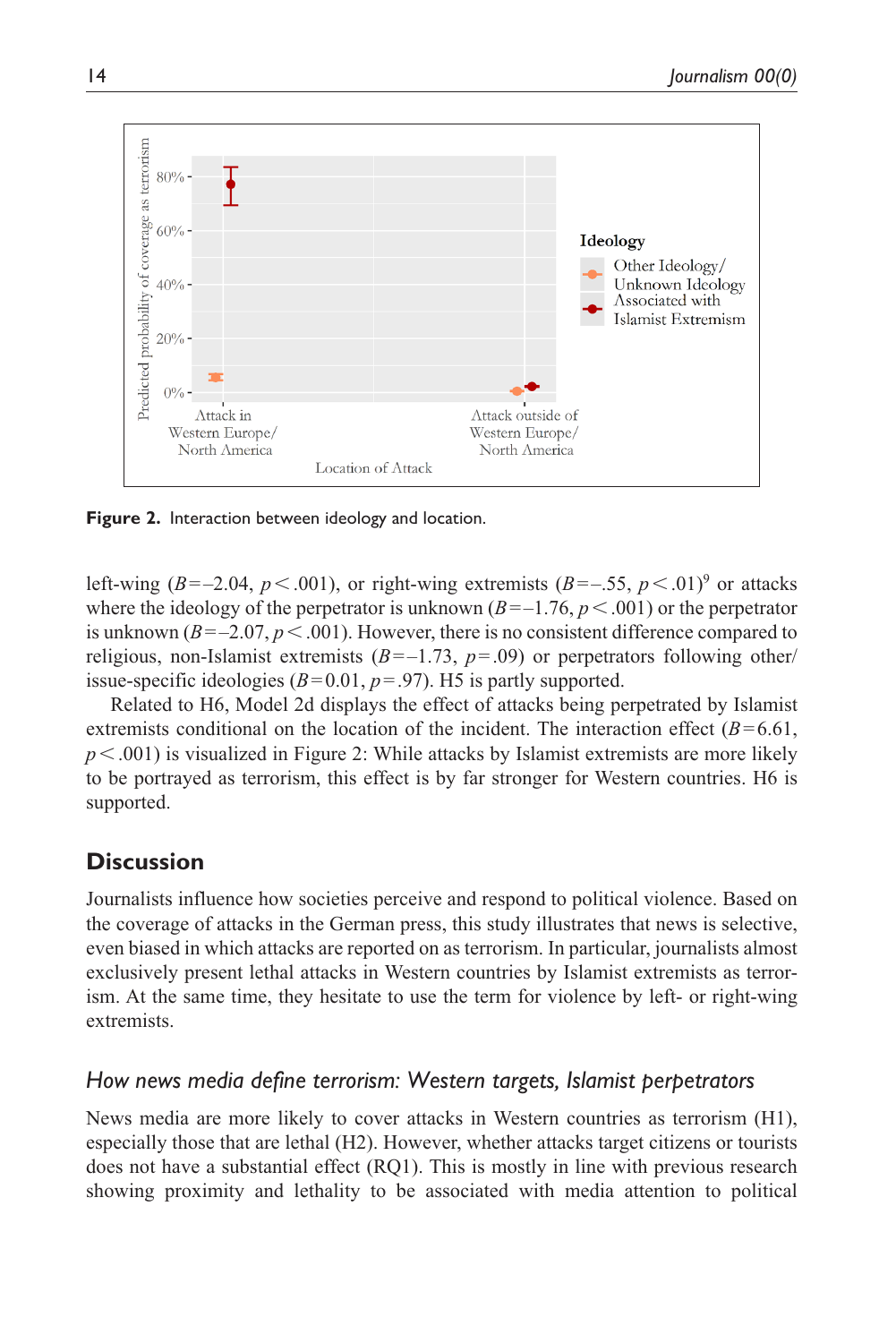violence (Kearns et al., 2019; Sui et al., 2017) and the portrayal of incidents as terrorism (Betus et al., 2020; Ghazi-Tehrani and Kearns, 2020). As the use of violence is a constitutive element of how many define terrorism (Schmid, 2011; Weinberg et al., 2004), it comes as little surprise that violent acts are more often called terrorism. However, that news focuses on in-group related targets, that is, Western countries, underlines that national contexts impact which incidents are considered terrorism. May it be that attacks further away are considered too irrelevant to be covered by journalists or that they are covered, but as war or insurgencies: Through highly selective coverage, journalists portray terrorism as a threat mostly affecting Western citizens. In contrast, coverage is not reflective of violence elsewhere, for example the Middle East.

Journalists also consider information on perpetrators to interpret political violence. Attacks by groups were more likely to be portrayed as terrorism than those by lone actors (H3) similar to previous studies (Betus et al., 2020; Ghazi-Tehrani and Kearns, 2020). However, this effect is small, partly inconsistent and the concept of lone actor terrorism more complex than could be measured here (Kenyon et al., 2021), which is why readers should interpret these findings with a grain of salt. Domestic terrorism, here attacks by domestic groups on domestic soil, is also more likely to be depicted as terrorism than international terrorism (H4). This indicates that violence by in-group members is not downplayed in contrast to what was expected based on previous studies (Crenshaw, 2014; Fishman and Marvin, 2003). Also, attacks by Islamist extremists are more likely to be called terrorism than attacks by perpetrators following other forms of extremism or attacks where motives were unclear. In particular, violence by left-wing extremists or nationalist/ethnic extremists is far less likely to be covered with references to terrorism than attacks by Islamist extremists. Differences in coverage of right-wing extremism and Islamist extremism indicate a similar effect that is, however, less pronounced. To some extent, a focus on ideology-driven violence is understandable: Most definitions of terrorism stress ideological motives (Weinberg et al., 2004). If news cannot construct meaning around violence, incidents might not be portrayed as terrorism but instead as crime or acts of war. However, findings support a troublesome development indicated by previous studies (Betus et al., 2020; Dixon and Williams, 2015; Matthes et al., 2020): News exaggerates the threat of Islamist extremism by mostly linking terrorism and Islam. Extending previous studies, results indicate that, at the same time, the threat of right-wing, left-wing or ethnic/nationalist extremism is largely ignored, as such violence is rarely depicted or not depicted as terrorism. This selectivity is only partly explained by the fact that violence by Islamist extremists was far more prevalent in the observation period than, for example, attacks by right- or left-wing extremists.

Overall, this study extends scholarship on coverage of political violence. It illustrates that SIT may not only explain out-group bias towards Islam in news coverage (Matthes et al., 2020) and related media effects (Von Sikorski et al., 2017; Schmuck et al., 2021), but also how journalists use the term terrorism. As an indicator of in- and out-group bias in the news, journalists portray violence as terrorism to condemn specific incidents and its perpetrators. This is often the case when journalists' national identities become more salient, for example when in-group members are threatened by out-group members. Thus, journalists consider information about the incident and its perpetrators to make sense of violence. This study therefore extends previous research which either ignored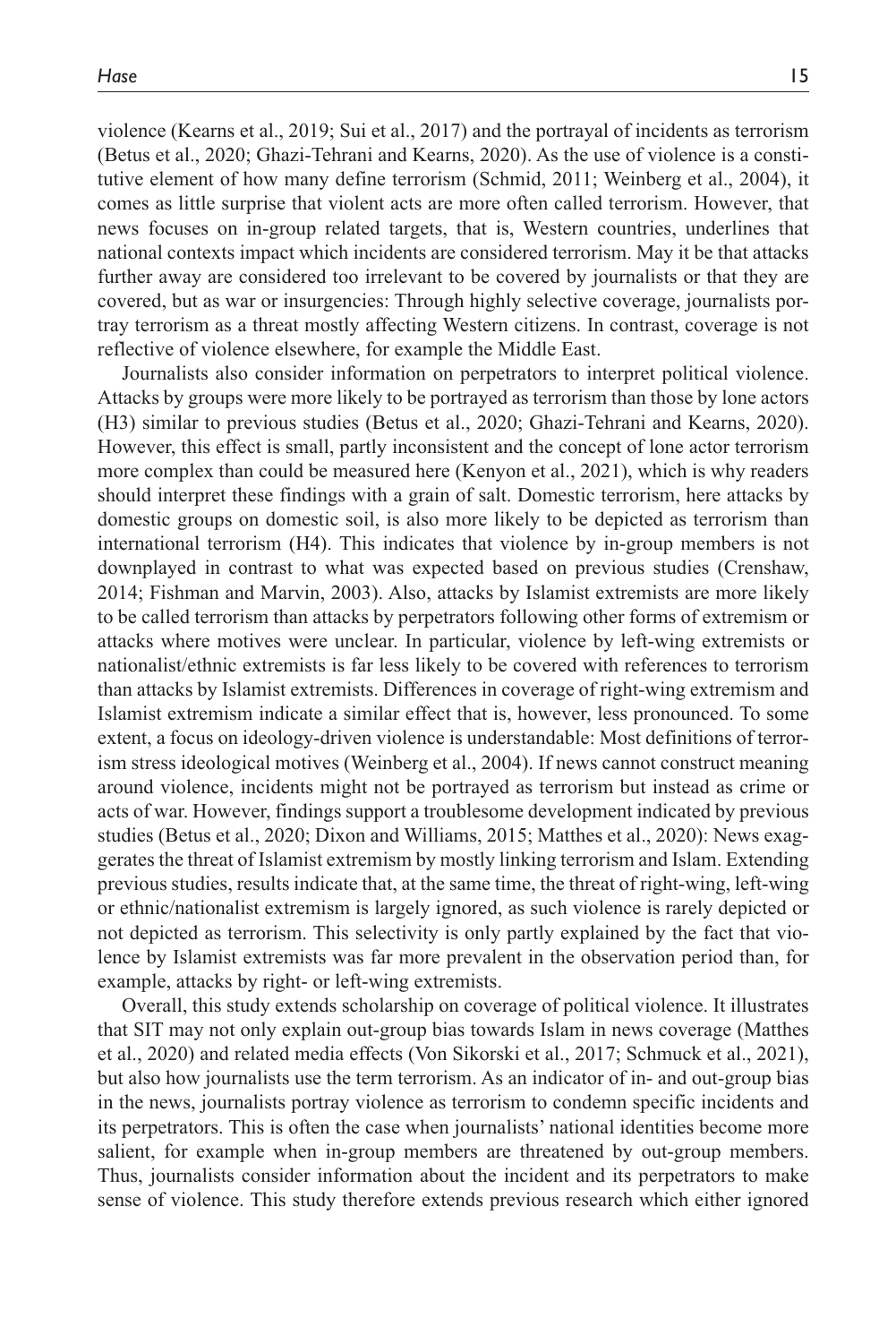perpetrator characteristics or mainly analysed how violence by Islamist extremists is reported on. Results of this study indicate pronounced differences related to how journalists cover various extremist ideologies, domestic terrorism and lone actor terrorism.

### *Implications: Why is selective coverage of political violence a problem?*

Readers should keep in mind that 'there is no absolute definition of terrorism for journalists to reference, nor are they obligated to select and consistently apply a specific definition.' (Betus et al., 2020: 1–2) Certainly, there is no 'right' way of covering political violence – its mere existence poses an ethical dilemma (Abubakar, 2020). Terrorists capitalize on the fact that journalists are expected to alert readers of current events and, thus, attacks will become news (Nacos, 2016). However, selective coverage of political violence may have unintended consequences as news is a 'powerful tool for priming how individuals think and behave in response to a terror attack' (Schmuck et al., 2021: 4). Apart from distorted risk perceptions of the likeliness of terrorism in Western countries (Mitnik et al., 2020), selective or stereotypical coverage can lead to fear and Islamophobia (Von Sikorski et al., 2017, 2021). In fact, many citizens simply assume that perpetrators of attacks are Islamist extremists (Schmuck et al., 2021). Thus, journalists' selective use of the term terrorism may bias public perceptions of risks and lead to hostile attitudes towards Islam.

Focusing on some forms of extremism may also lead to a lack of policy responses to others. Mitnik et al. (2020) argue that, to some extent, counterterrorism responses are based on which forms of extremism receive attention. If news does not underline that right- or left-wing extremism also poses a threat, there is no pressure on governments to provide the resources necessary to combat them.

When using the term terrorism, journalists often adapt the language of politicians (Abubakar, 2020). Thus, journalists may allow for governments to pursue political agendas through the news, for example to legitimize war (Ahmad, 2020). Hence, journalists should carefully reflect when to portray acts as terrorism and when to prefer more neutral descriptions to serve as a source of information rather than as a tool of politicians.

#### *Limitations and the road ahead*

Results should be interpreted in light of several limitations. The GTD suffers from common pitfalls in terrorism studies such as the exclusion of state terrorism. Also, operationalizations of domestic and lone actor terrorism may not grasp the theoretical complexity of these concepts (Berkebile, 2017; Kenyon et al., 2021). Journalists may not have been aware of all information in the GTD at the time of reporting. While it is likely that once an attack occurred, it was immediately clear who was attacked where, information on the perpetrator may have only emerged over time. Additionally, the dependent variable measured which acts are reported on as terrorism in contrast to those covered as war or crime and those not covered at all. As such, it is also a measure of news attention. Findings might partly be explained by news value theory as newsworthy events are covered more, here with references to terrorism. However, if news associates terrorism more with, for example, Islamist extremists, it does not really matter whether attacks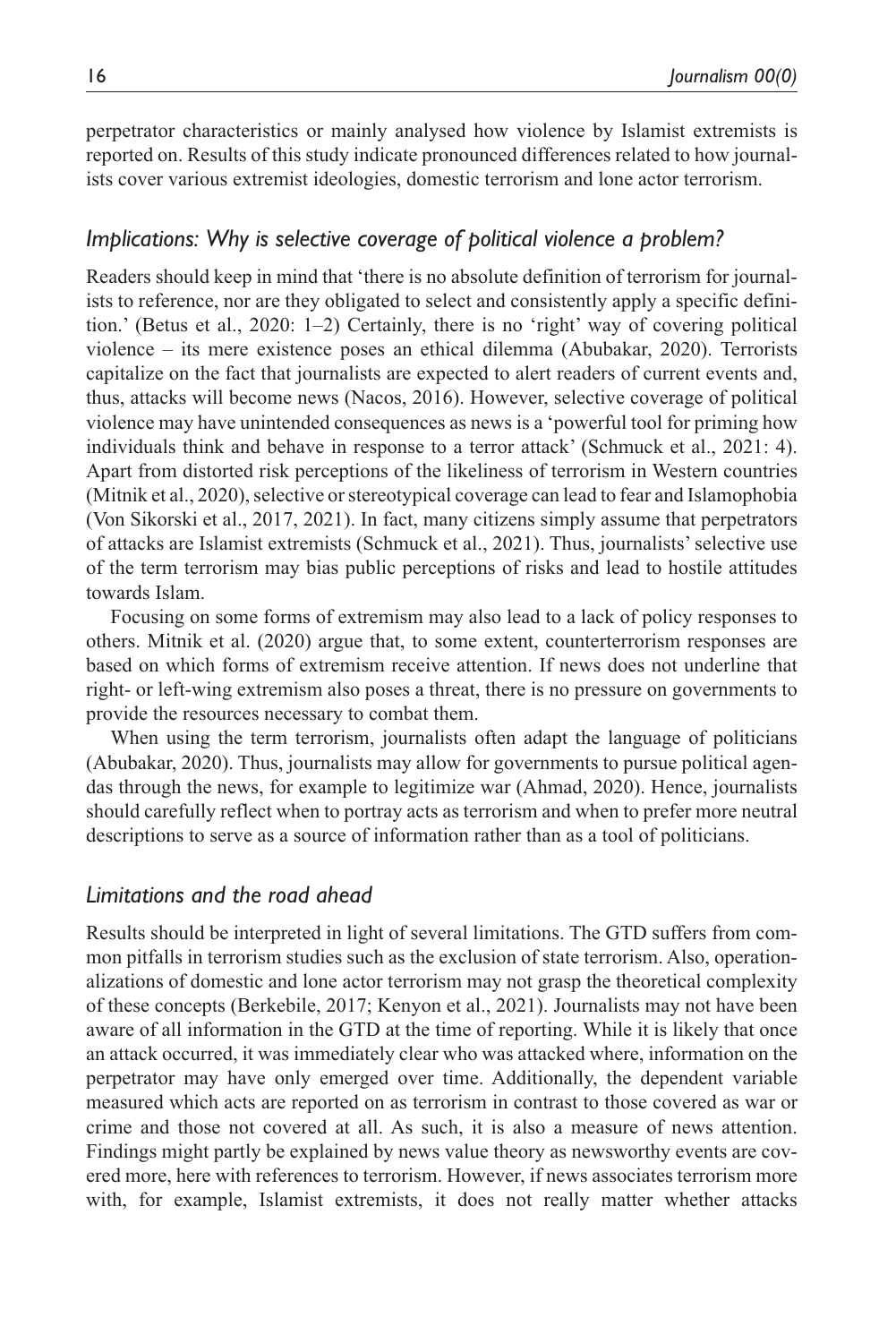are covered with a different label or not at all. The audience will still be more likely to connect Islam to terrorism. Lastly, given that coverage changed after 9/11 (Mitnik et al., 2020), it may change again, for example due to the Christchurch shooting in 2019, which sparked discussions about the threat of white supremacist violence (Cai and Landon, 2019). Future studies should analyse changes over time, for example whether Christchurch changed coverage.

Notwithstanding these limitations, this study illustrates that cultural, social and political sentiments in a given country influence coverage of political violence. It underlines the decisive role of journalists' national identities that foster in- and out-group bias in coverage, including how the term terrorism is used. It also shows that news portrays terrorism in way that fuels fear of Islam while neglecting left- or right-wing extremism.

### **Acknowledgements**

The author would like to thank to the three reviewers whose remarks substantially improved this paper, Mirjam Baumann and Lukas Tribelhorn for their support throughout the coding process as well as Mike Schäfer, Katherine M. Engelke and Pero Dosenovic for their comments on earlier drafts.

### **Declaration of conflicting interests**

The author declares that there is no conflict of interest.

## **Funding**

The author(s) received no financial support for the research, authorship, and/or publication of this article.

## **ORCID iD**

Valerie Hase **<https://orcid.org/0000-0001-6656-4894>** 

## **Supplemental material**

Supplemental material for this article is available online.

### **Notes**

- 1. The term 'Islamist extremism' is used to delineate actors who claim a religious, Islam-inspired motivation.
- 2. Betus et al. (2020) and Ghazi-Tehrani and Kearns (2020) offer long-needed contributions including a broader set of attacks – but, as is discussed later, focus on US coverage of attacks within the US.
- 3. In particular, they criticize that due to interlinkages between terrorism studies and law enforcement agencies, terrorism research has adopted state-centric priorities and neglected state terrorism (Jackson, 2007) – something that also pertains to this study, as discussed later.
- 4. Scholars disagree in terms of how much support lone actors may receive from groups or whether they are characterized by self-radicalization (Kenyon et al., 2021). Given these disagreements, a comparably simple distinction of lone actor versus group terrorism is used in this study.
- 5. For example, attacks by German citizens in Germany constitute domestic terrorism. Attacks by German perpetrators abroad or non-German perpetrators targeting Germany constitute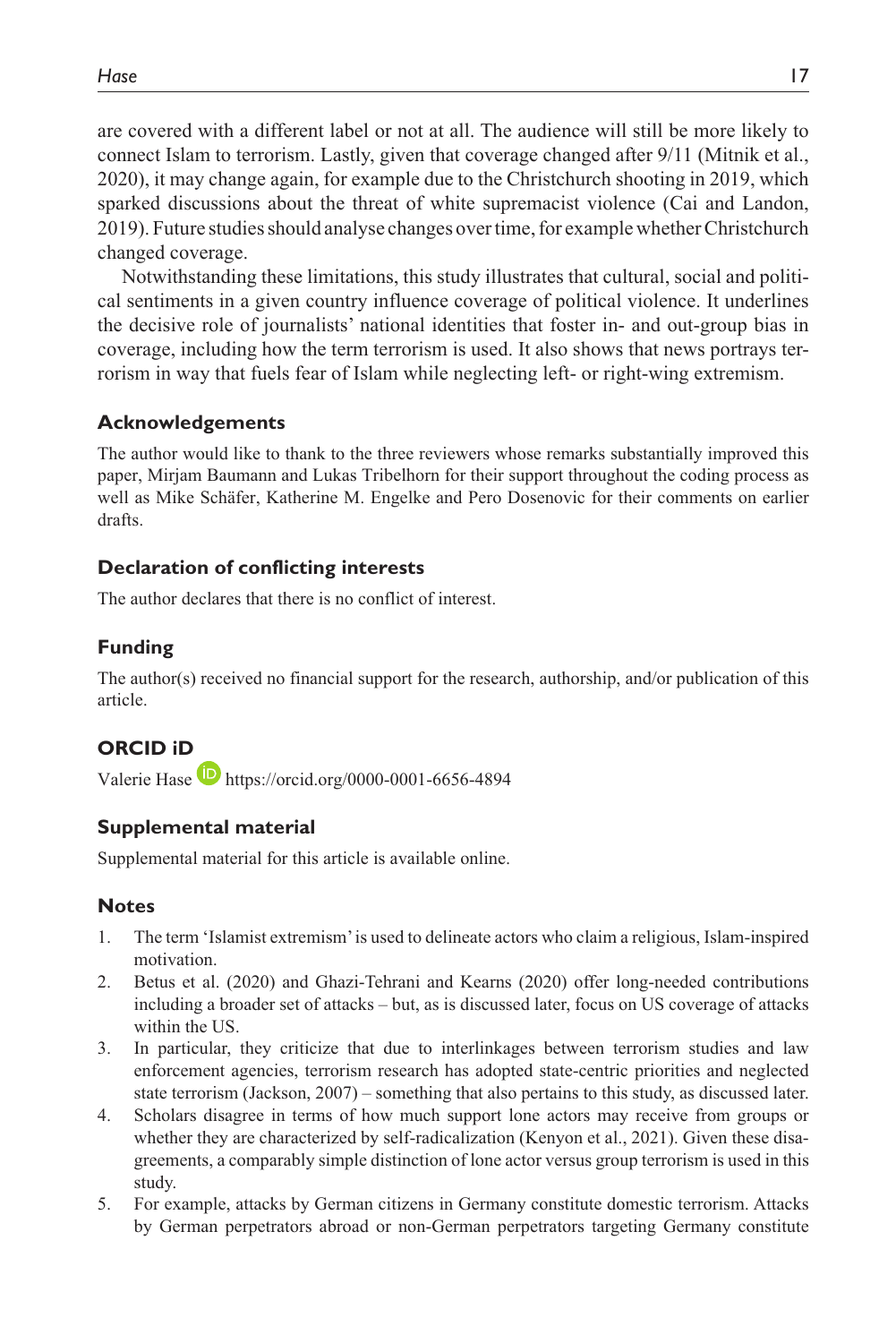international terrorism. However, Berkebile (2017) emphasizes that the nationality of victims should also be domestic. Thus, attacks by German citizens in Germany against foreign tourists may not be considered domestic terrorism by some scholars. Communication studies mostly focuses on domestic perpetrators (Mitnik et al., 2020) or domestic locations (Chermak and Gruenewald, 2006) to analyse domestic terrorism, similar to news media. Consequently, this study considers only two criteria mentioned by Berkebile (2017).

- 6. Which is, in fact, not the case as data on attacks by Islamist extremists illustrates (Start, 2019).
- 7. This was also indicated by the content analysis. Only very rarely, incidents describes in articles could not be matched to those in the GTD. Most described the disappearance of the EgyptAir Flight 804 in 2016. While news speculated about this being terrorism, this was later dismissed and the incident not included in the GTD.
- 8. In this study, Western Europe/North America includes Austria, Belgium, Canada, Cyprus, Denmark, Finland, France, Germany, Greece, Iceland, Ireland, Italy, Malta, the Netherlands, Norway, the UK, the US, Spain, Sweden and Switzerland.
- 9. This effect is not consistent for *Die Welt* and when clustering by groups (see Supplemental Material, Table A3.4 and A5). Given the smaller effect size and the partly inconsistent effects, differences in how Islamist extremists are covered in comparison to right-wing extremists seem to be less pronounced.

#### **References**

- Abubakar AT (2020) News values and the ethical dilemmas of covering violent extremism. *Journalism & Mass Communication Quarterly* 97(1): 278–298.
- Ahmad J (2020) Constructing the Islamic state: Analysing the interplay between media and policy frames in the aftermath of the November 13th 2015 Paris attacks. *Critical Studies on Terrorism* 13(4): 568–590.
- Beck CJ and Miner E (2013) Who gets designated a terrorist and why? *Social Forces* 91(3): 837–872.
- Berkebile RE (2017) What is domestic terrorism? A method for classifying events from the global terrorism database. *Terrorism and Political Violence* 29(1): 1–26.
- Betus AE, Kearns EM and Lemieux AF (2020) How perpetrator identity (sometimes) influences media framing attacks as "terrorism" or "mental illness." *Communication Research*. Epub ahead of print 30 November 2020. DOI: 10.1177/0093650220971142.
- Burke BL, Martens A and Faucher EH (2010) Two decades of terror management theory: A metaanalysis of mortality salience research. *Personality and Social Psychology Review* 14(2): 155–195.
- Cai W and Landon S (2019) Attacks by White extremists are growing. So are their connections. Available at: [www.nytimes.com/interactive/2019/04/03/world/white-extremist-terrorism](www.nytimes.com/interactive/2019/04/03/world/white-extremist-terrorism-christchurch.html)[christchurch.html](www.nytimes.com/interactive/2019/04/03/world/white-extremist-terrorism-christchurch.html) (accessed 31 March 2021)
- Chermak SM and Gruenewald J (2006) The media's coverage of domestic terrorism. *Justice Quarterly* 23(4): 428–461.
- Cuillier D (2012) Subconscious gatekeeping: The effect of death thoughts on bias toward outgroups in news writing. *Mass Communication and Society* 15(1): 4–24.
- Crenshaw E (2014) American and foreign terrorists: An analysis of divergent portrayals in US newspaper coverage. *Critical Studies on Terrorism* 7(3): 363–378.
- de Veen L and Thomas R (2020) Shooting for neutrality? Analysing bias in terrorism reports in dutch newspapers. *Media, War & Conflict*. Epub ahead of print 18 March 2020. DOI: 10.1177/1750635220909407.
- Dixon TL and Williams CL (2015) The changing misrepresentation of race and crime on network and cable news: Race and crime on network and cable news. *Journal of Communication* 65(1): 24–39.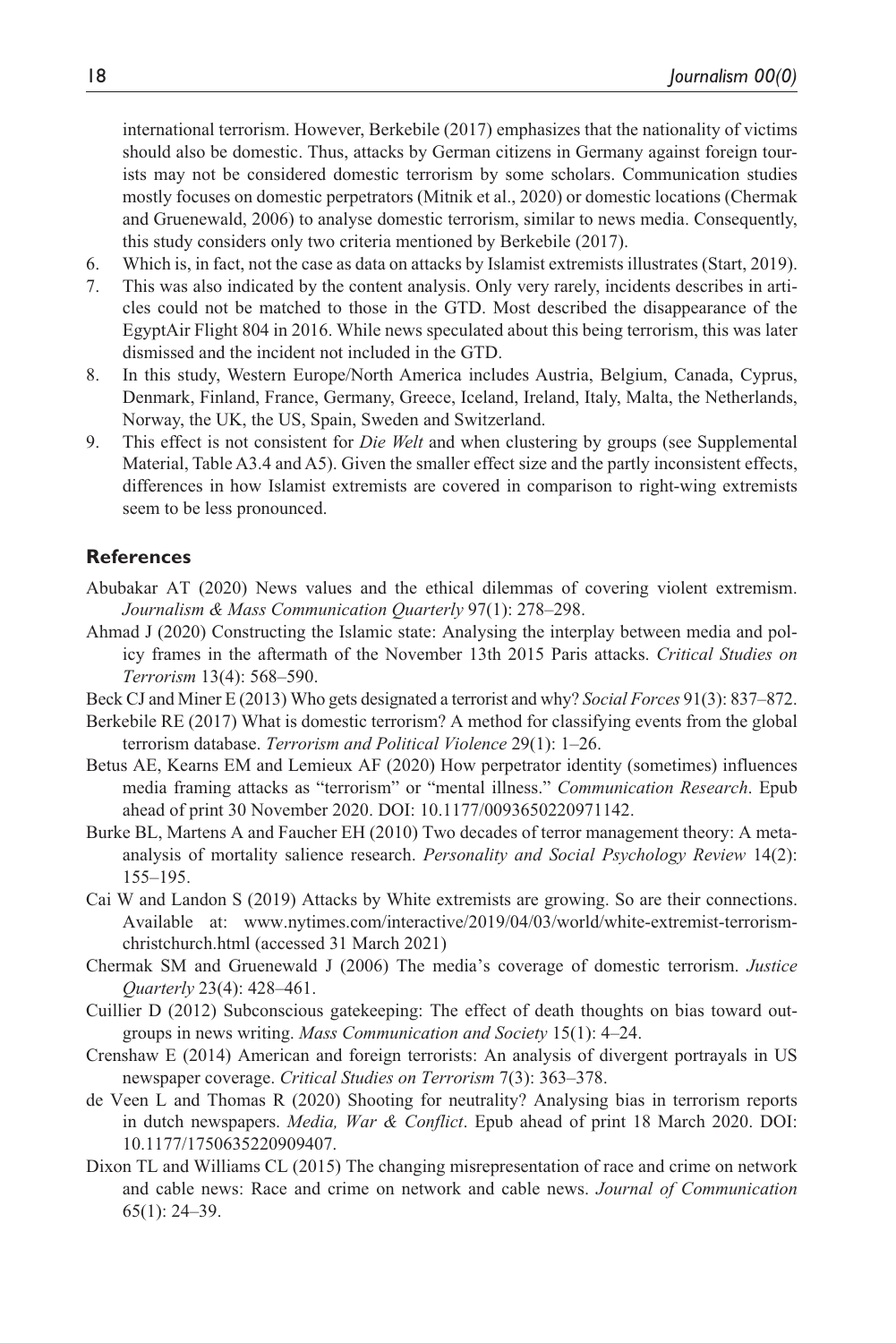- D'Orazio V and Salehyan I (2018) Who is a terrorist? Ethnicity, group affiliation, and understandings of political violence. *International Interactions* 44(6): 1017–1039.
- Elmasry MH and el-Nawawy M (2020) The value of Muslim and non-Muslim life: A comparative content analysis of elite American Newspaper coverage of terrorism victims. *Journalism*. Epub ahead of print 10 June 2020. DOI: 10.1177/1464884920922388.
- Fisher M (2017) Terrorist or disturbed loner? The contentious politics of a label. Available at: <www.nytimes.com/2017/06/19/world/europe/politics-terrorist-label.html> (accessed 31 March 2021).
- Fishman JM and Marvin C (2003) Portrayals of violence and group difference in newspaper photographs: Nationalism and media. *Journal of Communication* 53(1): 32–44.
- Galtung J and Ruge MH (1965) The structure of foreign news: The presentation of the Congo, Cuba and Cyprus crises in four Norwegian newspapers. *Journal of Peace Research* 2(1): 64–90.
- Ghazi-Tehrani A and Kearns EM (2020) Biased coverage of bias crime: Examining differences in media coverage of hate crimes and terrorism. *Studies in Conflict & Terrorism*. Epub ahead of print 12 October 2020. DOI: 10.1080/1057610X.2020.1830573.
- Huddy L and Khatib N (2007) American patriotism, national identity, and political involvement. *American Journal of Political Science* 51(1): 63–77.
- Huff C and Kertzer JD (2018) How the public defines terrorism. *American Journal of Political Science* 62(1): 55–71.
- Ismail A and Mishra S (2019) Configuring terrorism in the age of ISIS: The New York Times' coverage of the 2015 Beirut and Paris attacks. *Global Media and Communication* 15(2): 177–193.
- Jackson R (2007) The core commitments of critical terrorism studies. *European Political Science* 6: 244–251.
- Kalyvas SN (2019) The landscape of political violence. In: Chenoweth E, English R, Gofas A, et al. (eds) *The Oxford Handbook of Terrorism*. Oxford: Oxford University Press, pp.11–33.
- Kearns EM, Betus AE and Lemieux AF (2019) Why do some terrorist attacks receive more media attention than others? *Justice Quarterly* 36(6): 985–1022.
- Kenyon J, Baker-Beall C and Binder J (2021) Lone-actor terrorism a systematic literature review. *Studies in Conflict & Terrorism*. Epub ahead of print 4 March 2021. DOI: 10.1080/1057610X.2021.1892635.
- Matthes J, Kaskeleviciute R, Schmuck D, et al. (2020) Who Differentiates between Muslims and Islamist terrorists in terrorism news coverage? An actor-based approach. *Journalism Studies* 21(15): 2135–2153.
- McCann WS and Pimley N (2020) Mixed mandates: Issues concerning organizational and statutory definitions of terrorism in the United States. *Terrorism and Political Violence* 32(4): 807–830.
- Meier AA (2020) The idea of terror: Institutional reproduction in government responses to political violence. *International Studies Quarterly* 64(3): 499–509.
- Mitnik ZS, Freilich JD and Chermak SM (2020) Post-9/11 coverage of terrorism in the New York Times. *Justice Quarterly* 37(1): 161–185.
- Nacos BL (2016) *Terrorism and Counterterrorism*. New York, NY: Routledge.
- Nagar N (2010) Who is afraid of the T-word? Labeling terror in the media coverage of political violence before and after 9/11. *Studies in Conflict & Terrorism* 33(6): 533–547.
- Nossek H (2004) Our news and their news: The role of national identity in the coverage of foreign news. *Journalism* 5(3): 343–368.
- Rothenberger L (2021) *Terrorismus als Kommunikation*. Wiesbaden: Springer VS.